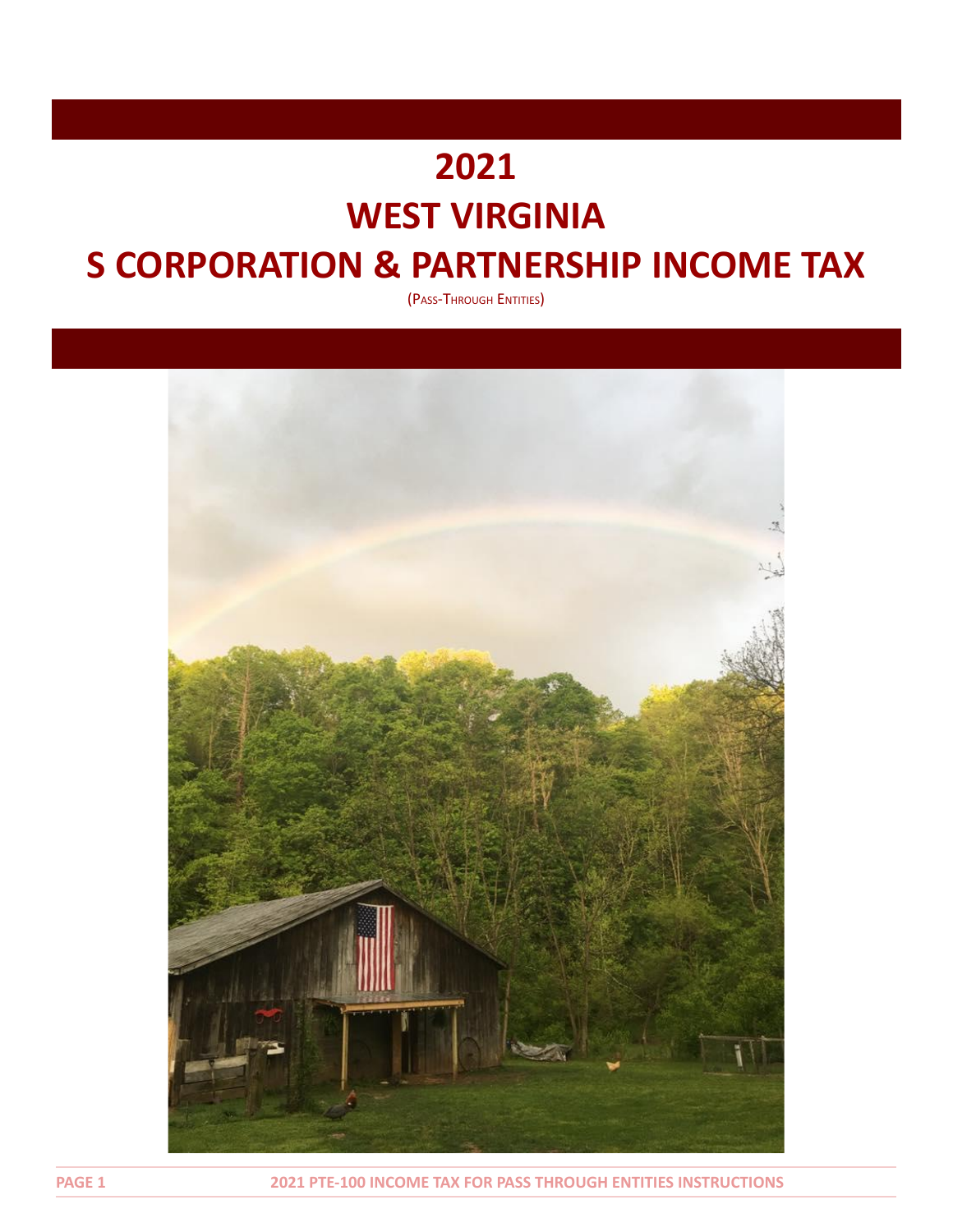# **IMPORTANT INFORMATION FOR 2021**

Starting for Tax Year 2020, the West Virginia S Corporation & Partnership Income Tax Return has been redesignated from SPF‐100 to PTE‐100. This will impact any form that previously had the "SPF" label.

For periods beginning on or after January 1, 2021, annual returns will have a due date of March 15, 2022 and an extended due date of September 15, 2022. Fiscal and 52/53-week returns will be due on the 15th day of the third month following the close of the taxable year with an extension period of six months.

# **TAX RATES**

- The withholding rate on West Virginia source income continues to be  $6.5\%$  (§11-21-71a(b)(1)).
- Effective January 1, 2019, taxpayers who had annual remittance of any single tax equal to or greater than \$50,000 during the fiscal year are required to electronically file returns and make payments using Electronic Funds Transfer (EFT) for periods beginning on or after January 1.
- Failure to comply with the requirement to remit payments by EFT without first obtaining a waiver may result in a civil penalty of 3 percent of each payment which was to be paid by EFT. Visit our website at [www.tax.wv.gov](http://www.tax.wv.gov) for additional information.

# **RETURNED PAYMENT CHARGE**

The Tax Department will recover a \$15.00 fee associated with any returned bank transactions. These bank transactions include but are not limited to the following:

- Direct Debit (payment) transactions returned for insufficient funds.
- Stopped payments.
- Bank refusal to authorize payment for any reason.
- Direct Deposit of refunds to closed accounts.
- Direct Deposit of refunds to accounts containing inaccurate or illegible account information.

Checks returned for insufficient funds will incur a \$28.00 fee.

# The fee charged for returned or rejected payments will be to recover only the amount charged to the State Tax **Department by the financial institutions.**

**Important**: There are steps that can be taken to minimize the likelihood of a rejected financial transaction occurring:

- Be sure that you are using the most current bank routing and account information.
- If you have your tax return professionally prepared, the financial information used from a prior year return often pre-populates the current return as a step saver. It is important that you verify this information with your tax preparer by reviewing the bank routing and account information from a current check. This will ensure the information is accurate and current in the event that a bank account previously used was closed or changed either by you or the financial institution.
- If you prepare your tax return at home using tax preparation software, the financial information used from a prior year return often pre-populates the current return as a step saver. It is important that you verify this information by reviewing the bank routing and account information from a current check. This will ensure the information is accurate and current in the event that a bank account previously used was closed or changed either by you or the financial institution.
- If you prepare your tax return by hand using a paper return, be sure that all numbers requesting a direct deposit of refund entered are clear and legible.
- If making a payment using MyTaxes, be sure that the bank routing and account number being used is current.
- If scheduling a delayed debit payment for an electronic return filed prior to the due date, make sure that the bank routing and account number being used will be active on the scheduled date.
- Be sure that funds are available in your bank account to cover the payment when checks or delayed debit payments are presented for payment.

COVER PHOTO PHOTOGRAPH BY MICHAEL WITHROW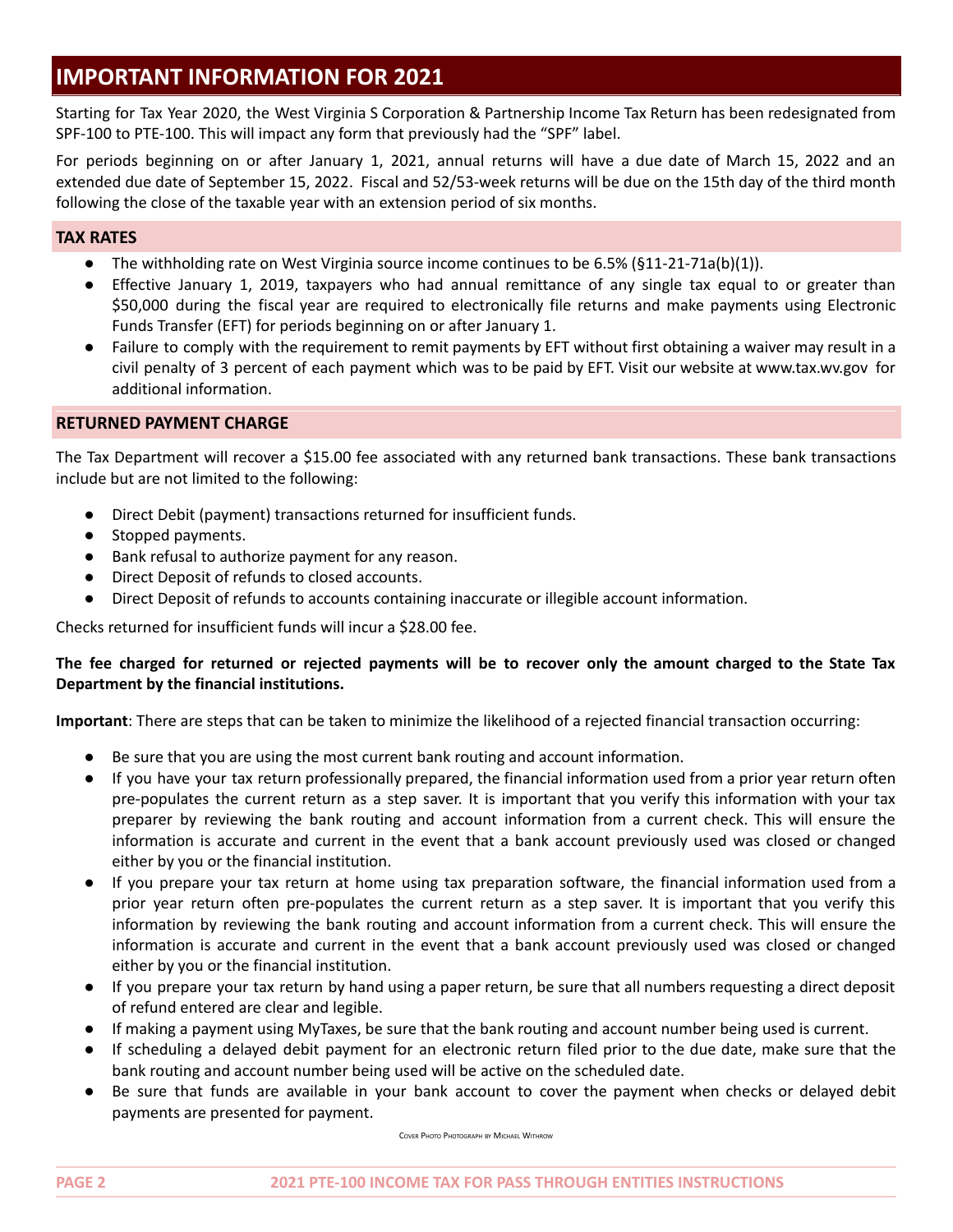# **FILING YOUR BUSINESS TAX RETURNS**

Returns must be filed by the due date. You may obtain forms by calling 1-800-982-8297. Forms may also be obtained from any of our regional field offices or from the State Tax Department website at tax.wv.gov.

Failure to file returns will result in your account being referred to our Compliance Division for corrective action. Please file all required tax returns even if you owe no tax for the reporting period. All pages of the return must be filed.

### **PAYMENT OF THE TAX**

The full amount of tax owed is due and payable on the original due date of the tax return. Failure to pay the full amount of tax by the due date will result in interest and penalties being added to any unpaid amount of tax. If for any reason you are unable to pay the full amount of tax on the due date, you should file your tax return along with a written explanation of why you are unable to pay and when you will pay the tax due.

### **REFUNDS**

You are entitled to a refund of any amount that you overpaid. All or part of any overpayment may be applied as a credit against your liability for such tax for other periods. A claim for refund (usually a tax return showing an overpayment) must be filed within three years of the due date of the return or two years from the date the tax was paid, whichever expires later. The overpayment will be used by the Tax Department against other tax liabilities due.

If the Tax Department does not respond to your request within three (3) months of the due date or the extended due date on overpayment of Withholding Tax, you may submit in writing a request for an administrative hearing to present your reasons why you feel you are entitled to the refund. Interest is allowed and paid on any refund upon which the Department has failed to timely act and which is final and conclusive.

If the Tax Department denies or reduces a request for a refund, a written request for an administrative hearing may be submitted. Failure to respond to a denial or reduction within sixty (60) days will result in the denial/reduction becoming final and conclusive and not subject to further administrative or judicial review.

# **SELLING OR DISCONTINUING YOUR BUSINESS**

If you sell or discontinue your business, notify the Tax Department in writing as soon as possible after your business is sold or discontinued. All final tax returns should be filed.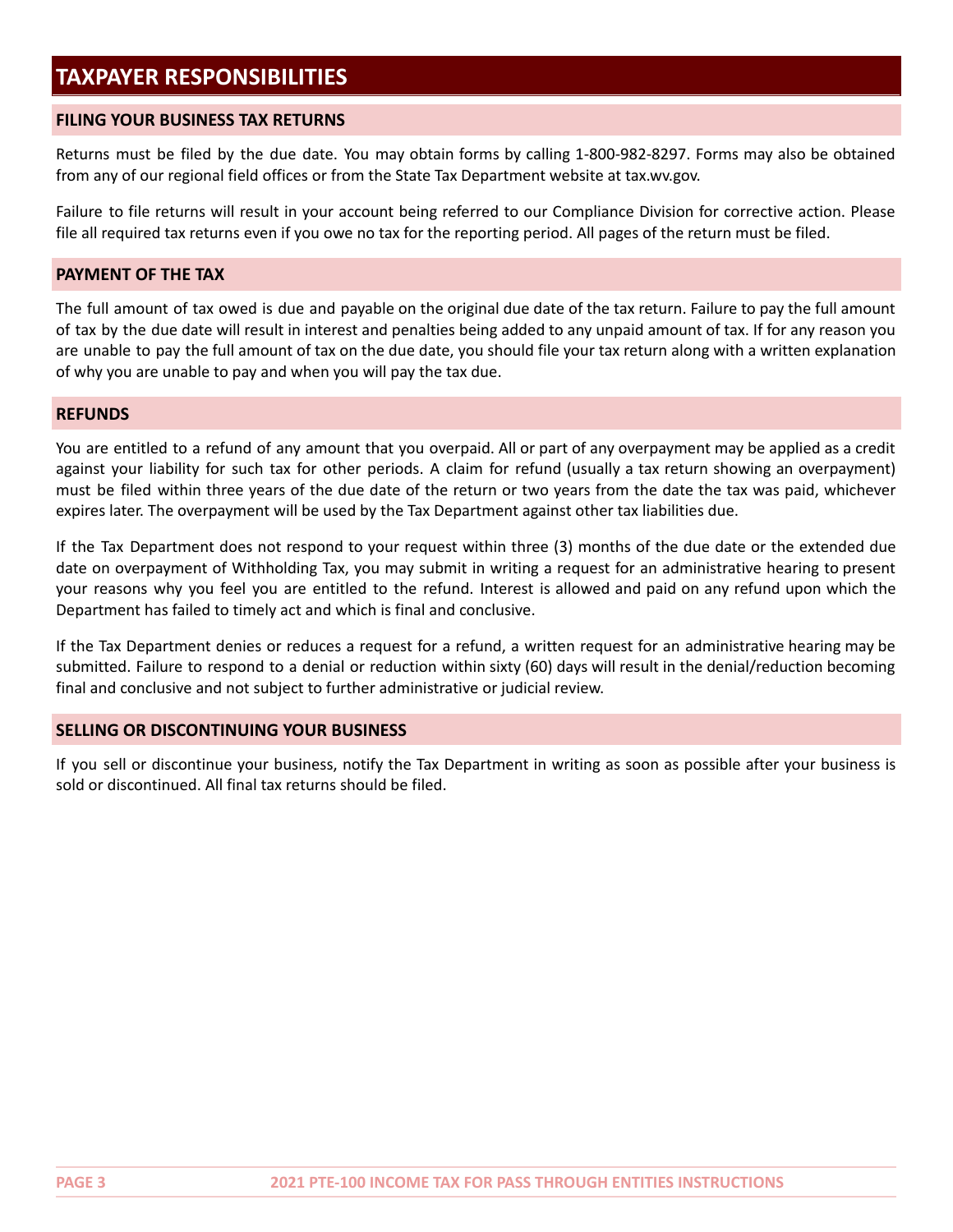# **GENERAL INFORMATION**

The information in this booklet is for calendar year 2021 returns and for fiscal year returns beginning in 2021 and ending in 2022. The information in this book is intended to help you complete your returns and is not a substitute for tax laws and regulations.

# **ASSISTANCE**

Address questions to the West Virginia State Tax Department, Taxpayer Services Division, PO Box 3784, Charleston, WV 25337-3784 or by telephone at (304) 558-3333, toll free at 1-800-982-8297.

### **EXEMPT ORGANIZATIONS**

Any S Corporation or Partnership exempt from federal income tax is also exempt from West Virginia income tax. In addition, certain insurance companies, certain production credit associations, trusts established under 29 U.S.C. 186, and other organizations specifically exempt under the laws of West Virginia are also exempt.

### **WHEN TO FILE AND PAY**

For periods beginning on or after January 1, 2021, annual returns will have a due date of March 15, 2022 and an extended due date of September 15, 2022. Fiscal and 52/53-week returns will be due on the 15th day of the third month following the close of the taxable year with an extension period of six months.

### **WHO MUST FILE**

The following Partnerships are required to file an Income Tax Return:

- Resident Partnerships,
- Non Resident Partnerships having a partner who is a resident of West Virginia, or
- Non Resident Partnerships having any income from or connected with West Virginia sources regardless of the amount of such income.

Income from or connected with West Virginia is those items attributable to (a) the ownership of any interest in real or tangible personal property in West Virginia; or (b) a business, trade, profession, or occupation carried on in West Virginia including income from intangible personal property employed in such business, trade, profession, or occupation unless it elects to be taxed under subchapter S of the Internal Revenue Code.

The term **"Partnership"** includes syndicates, pools, joint ventures or any other unincorporated organization of two or more persons through which any business, trade, profession, occupation or venture is carried on. **"Resident Partnership"** mean**s** any partnership organized under the laws of West Virginia whose principal office, place of business, or other activity is within the borders of West Virginia. It may also carry on its business or other activities in other states. **"Non Resident Partnership"** means any partnership other than a resident partnership.

A **Limited Liability Company** which is treated like a Partnership for federal income tax purposes will also be treated as such for West Virginia income tax purposes. If it is not treated like a Partnership, it will be taxed as a C Corporation unless it elects to be taxed under subchapter S of the Internal Revenue Code.

Every corporation electing to be taxed under subchapter S of the Internal Revenue Code that engages in business in West Virginia or that derives income from property, activity, or other sources in West Virginia must file a West Virginia return.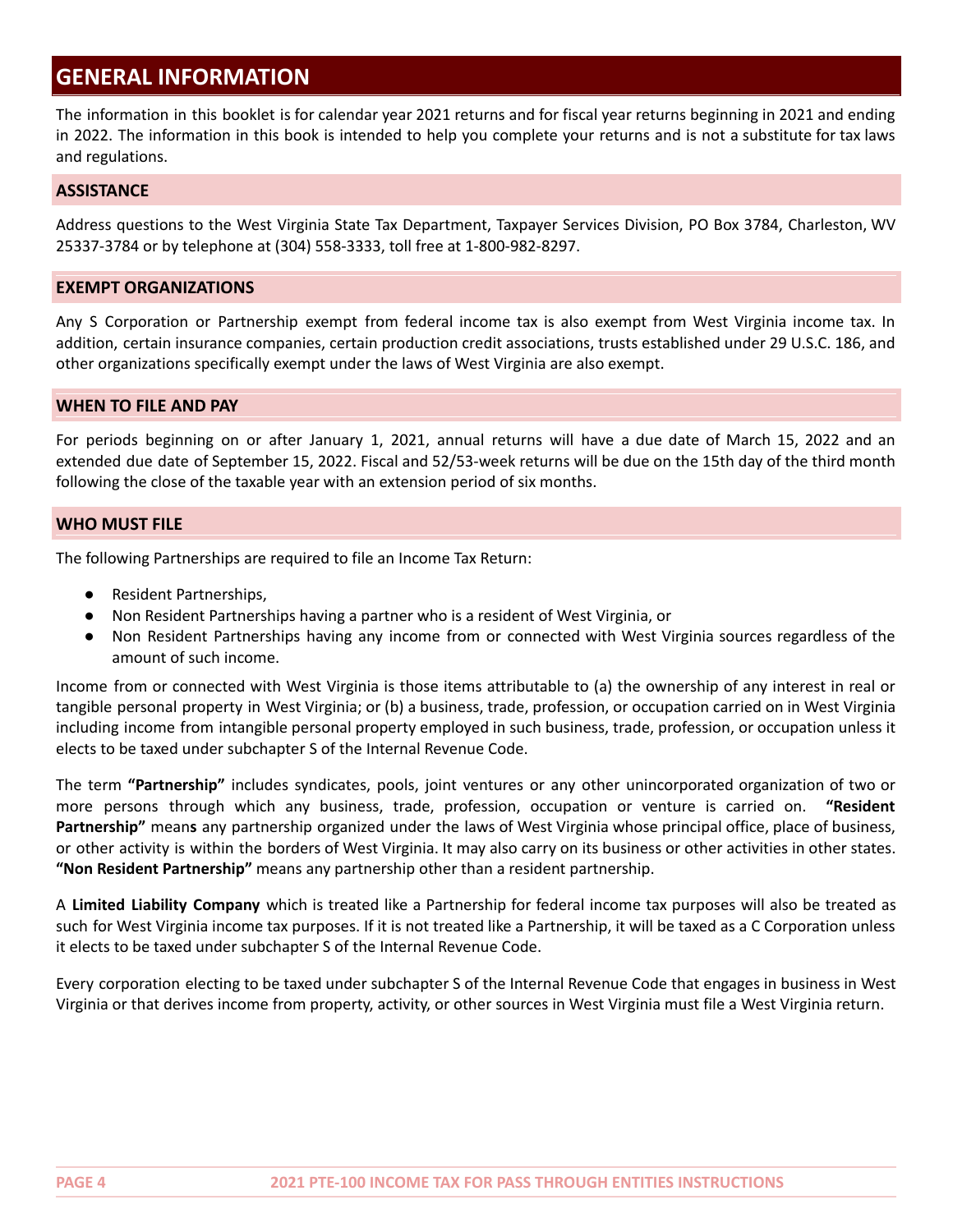### **EXTENSION OF TIME TO FILE**

Any S Corporation or Partnership needing an extension of time to file and/or that expects to owe Non Resident Withholding Tax must file Form PTE-100EXT, Extension of Time to File Information Returns, on or before the due date of the return. Any S Corporation or Partnership granted an extension of time to file their federal return is granted the same extension of time to file their West Virginia return. Be sure to attach a copy of your federal extension to each tax return to avoid any penalty for late filing. An extension of time for filing does not extend the time for payment. To avoid interest and additions to tax for late payment, use Form PTE-100EXT to make an extension payment pending the filing of the annual return.

A state extension of time to file may be obtained, even if a federal extension has not been requested, provided Form PTE-100EXT is filed prior to the due date of the West Virginia return.

### **WHERE TO FILE**

West Virginia State Tax Department Tax Account Administration Division PO Box 11751 Charleston, WV 25339-1751

### **USE OF FEDERAL FIGURES**

All items of income and deductions to be reported on this return are the same as for federal tax purposes and the meaning of all terms are the same, unless otherwise defined.

# **PENALTY FOR LATE FILING AND FAILURE TO INCLUDE CORRECT INFORMATION**

Any S Corporation or Partnership that fails to file and/or include all the correct information on Form PTE-100, and on Form NRW-2, WVK-1 or Form NRW-4 when applicable, by the required filing date is subject to a penalty of \$50.00 for each information return that they failed to file or include correct information on, not to exceed \$100,000.

Provisions for the reduction of the penalty amount exist if the partnership corrects the failure or error within specified time frames. If the failure is due to intentional disregard for the filing requirements or the correct information reporting requirement, the penalty is \$100.00 or ten percent (.1) of the aggregate amount of the items required to be reported correctly, whichever is greater.

For additional information about this penalty, request a copy of Publication TSD-391 by calling Taxpayer Services at (304) 558-3333 or toll free at 1-800-982-8297. Also, the Publication can be found online at [www.tax.wv.gov.](http://www.tax.wv.gov/)

# **REPORTING WEST VIRGINIA INCOME TAX WITHHOLDING CREDIT**

A West Virginia Income Tax Withholding Credit is created when a payment is made by another entity for the benefit of the entity filing this return.

**Electronic Filed Returns** – If you are claiming a withholding credit you must submit Form WVK-1, NRW-2, or 1099 as part of your electronic return. Only electronically submitted data is acceptable. No PDF attachments will be accepted for claiming a withholding credit. These documents will be used to verify the withholding credits claimed on your return. If withholding is claimed as a result of the Nonresident Sale of Real Estate, the form WV/NRSR and all supporting documentation should be on file with the State tax Department prior to filing the PTE-100. No PDF attachments will be accepted for claiming a NRSR withholding credit. Failure to file the required WV/NRSR, federal Schedule D and other supporting documents prior to filing the PTE-100 will result in return processing delays.

**Paper Filed Returns** – Enter the total amount of West Virginia tax withheld on your behalf by another entity on your return. A completed WVK-1, NRW-2, or 1099 *must* be enclosed with your paper return. Failure to submit these documents will result in the disallowance of the withholding credit claimed.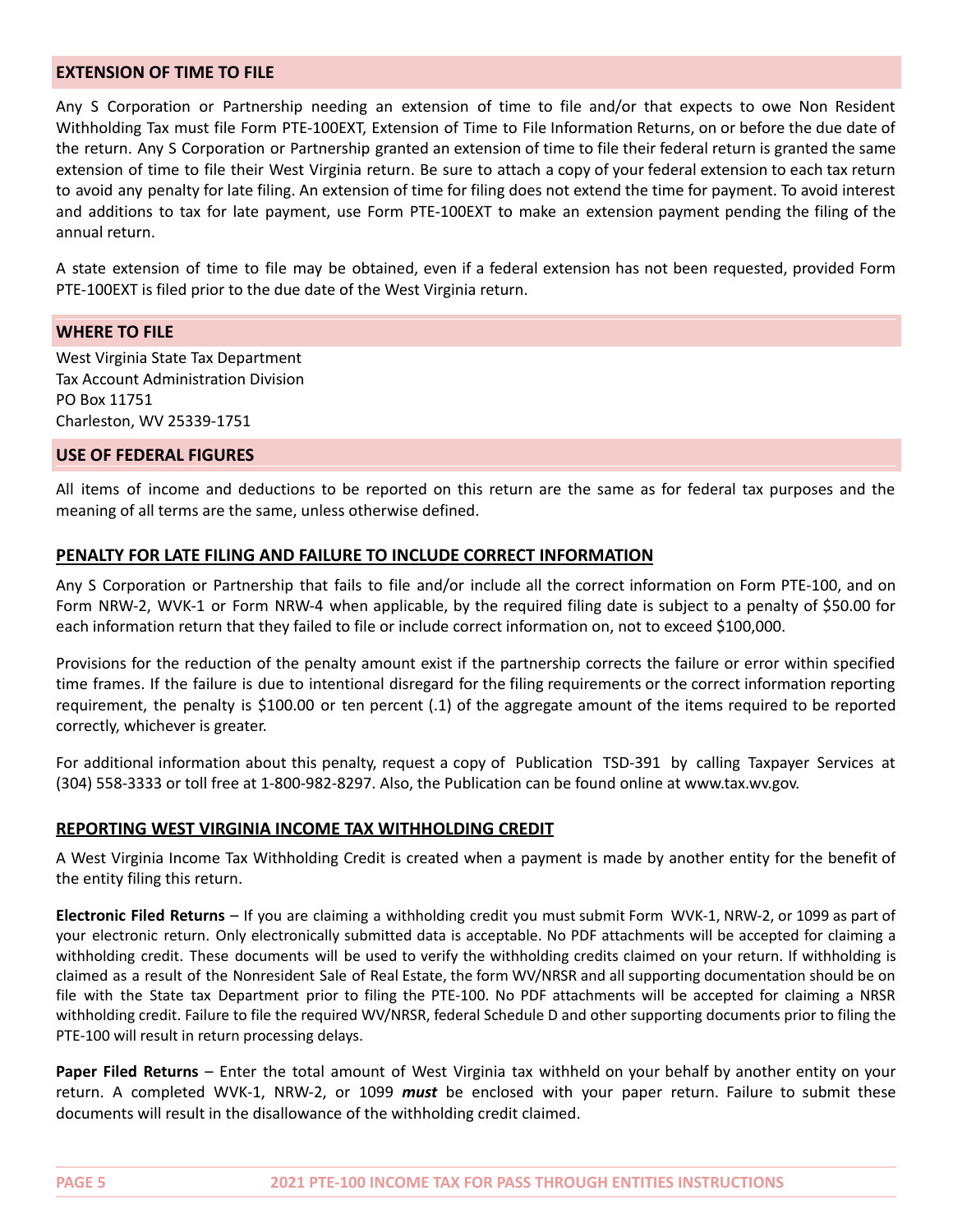Note: Local or municipal fees cannot be claimed as West Virginia income tax withheld. If the withholding source is for a non resident sale of real estate transaction, a form WV/NRSR must be completed and on file with the State Tax Department prior to submitting a tax return. Additionally, a Federal Schedule D must be submitted. If withholdings are **related to form WV/NRSR, please indicate in the box provided on line 14.**

# **NONRESIDENT SHAREHOLDER/PARTNER WITHHOLDING TAX**

S Corporations and Partnerships are required to withhold West Virginia Income Tax for each non resident shareholder/partner that has not provided the S Corporation or Partnership a WV Non Resident Income Tax Agreement, Form NRW-4. The amount to be withheld is six and one-half percent (.065) of the non resident shareholder's/partner's share of the Federal Taxable Income or portion thereof that is derived from or attributable to West Virginia sources, whether such amount is distributed or is deemed to have been distributed for Federal Income Tax purposes. The entire tax withheld is required to be remitted with the WV Income Tax Return for S Corporation and Partnership.

# **INFORMATION STATEMENT OF TAX WITHHELD**

Every S Corporation or Partnership required to deduct and withhold tax on non resident shareholders/partners must provide a WVK-1 or WV/NRW-2 to each non resident shareholder/partner on or before the date it files its West Virginia S Corporation/Partnership Tax Return. The information statement shall show the amount of WV income subject to withholding and the amount of WV Income Tax withheld by the S Corporation or Partnership on behalf of the shareholder/partner.

The S Corporation or Partnership is required to submit all income and withholding information as it relates to the individual shareholders/partners of the S Corporation or Partnership on Schedule SP, Summary of K-1 Shareholders/Partners Ownership and Computation of Withholding Tax, when filing their annual PTE-100.

# **SATISFYING NONRESIDENT PERSONAL INCOME TAX REPORTING REQUIREMENTS**

# **IT-140 WEST VIRGINIA PERSONAL INCOME TAX RETURN**

The individual non resident shareholder/partner must enclose the withholding documents supplied by the S Corporation or Partnership, WVK-1 or WV/NRW-2, when filing the IT-140 West Virginia Personal Income Tax Return on paper. If filing electronically, this information will be entered in the tax software program and it will not be necessary to submit any additional paper forms.

# **IT-140NRC NONRESIDENT COMPOSITE TAX RETURN**

If the only West Virginia source income for the shareholders/ partners is derived from the S Corporation or Partnership, the shareholders/partners may elect to satisfy the non resident income tax reporting requirements using the IT-140NRC Non Resident Composite Tax Return in lieu of the IT-140 West Virginia Personal Income Tax Return. This permits the group to file as a single entity with the only signature requirements being of a partner in the case of a Partnership or a corporate officer in the case of a S Corporation.

The S Corporation or Partnership will file the IT-140NRC and is responsible for collecting and remitting all withholding tax due. A copy of Schedule SP as submitted with the PTE-100 filed by the S Corporation or Partnership indicating which shareholders/ partners have elected to be part of the composite return must be submitted with the IT-140NRC return. A processing fee of \$50.00 is also required to be remitted at the time of filing.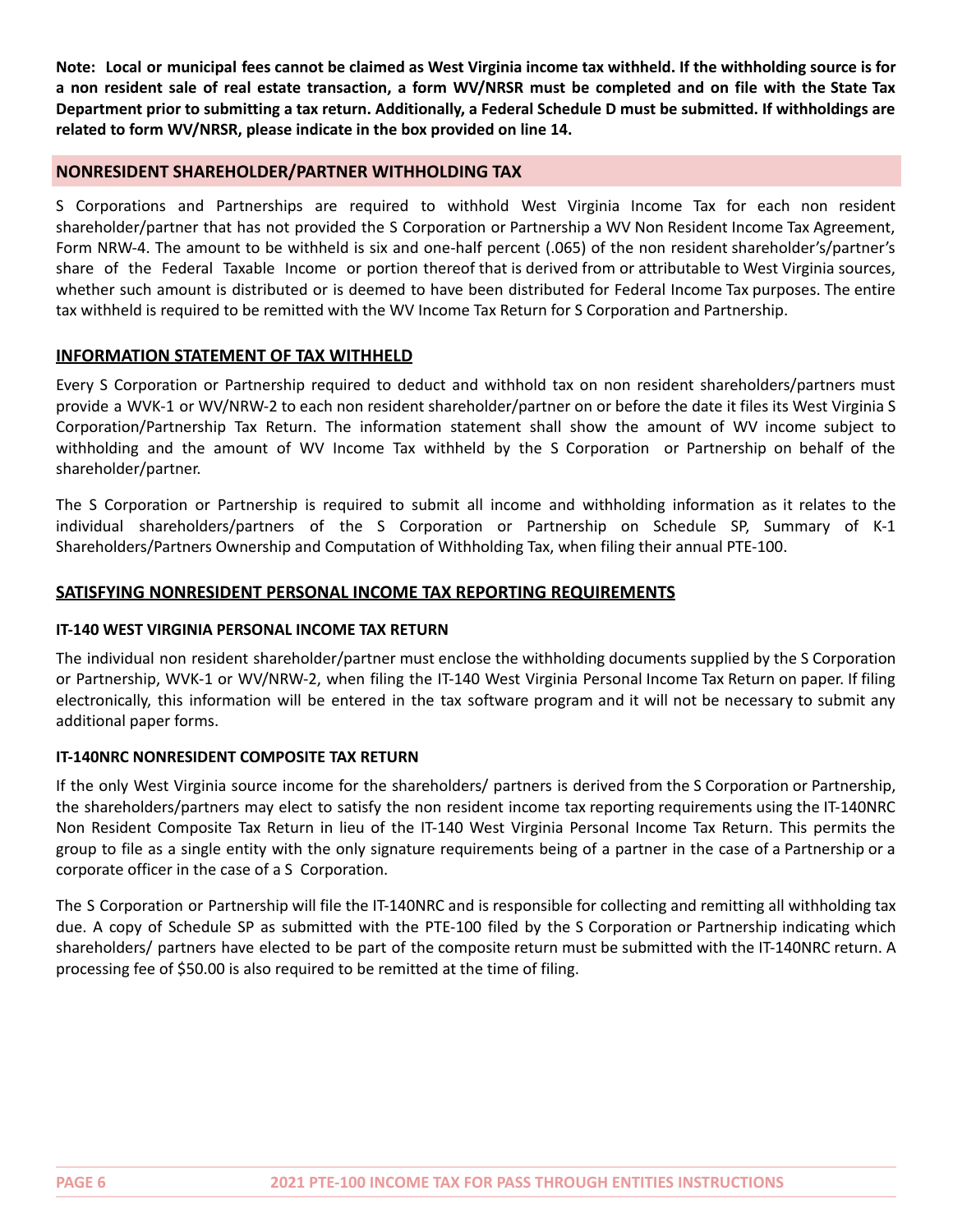# **S CORPORATION/PARTNERSHIP INCOME (LOSS)**

Form PTE-100, Schedule A is used to report all income (loss) from all activity of a S Corporation or Partnership, but only to the extent that it is taxable and allocable to the shareholders/partners. If the S Corporation or Partnership has income (loss) from activity in more than one state, Form PTE-100APT, Schedule B must also be completed.

If an S Corporation or Partnership has income (loss) from activity in more than one state, and they can separately identify and account for items of income and deductions as being directly allocable to WV, they may separately account for the WV business activity on PTE-100, Schedule A, lines 1 through 6. Supporting Federal documents must be attached to the PTE-100. If direct allocation is used add PTE-100, Schedule A, lines 9 and 12, and enter the total on line 13. Generally, income derived from the ownership of real or tangible personal property in West Virginia lends itself to direct allocation, whereas income from a business carried on within and without the State would preferably be allocated by apportionment. Unless the books and records of the S Corporation or Partnership clearly reflect their West Virginia portion, the allocation must be made by the apportionment formula provided in form PTE-100APT, Schedule B.

If you have determined your WV Income entirely by direct allocation, you are not eligible to apportion.

# **SHAREHOLDER/PARTNER INFORMATION**

Form PTE-100, lines 5 through 10, and the Schedule SP are used to identify all shareholders/partners and to account for each shareholder/partner's share of the S Corporation/Partnership's income. They are also used to calculate the amount of withholding that is required on the non resident shareholder/partner's share of the S Corporation's/Partnership's income. All individual shareholders/partners are subject to West Virginia personal income tax under the provisions of WV Code Chapter 11, Article 21. The S Corporation/Partnership is required to withhold income tax on the non resident shareholder's/partner's share of the S Corporations/Partnership's West Virginia source income under the provisions of Chapter 11, Article 21, Section 71a of the West Virginia Tax Code.

# **TAXABLE YEAR/METHOD OF ACCOUNTING**

You must use the same taxable year and method of accounting as you use for federal tax purposes.

# **FEDERAL RETURN INFORMATION**

A signed, true copy of the first five pages of Federal Form 1120S or 1065, and any supporting documents must be attached to the PTE-100 return when filed.

### <span id="page-6-0"></span>**INTEREST**

You must pay the entire tax due on or before the due date of the tax return (determined without regard for an extension of time to file). If you do not pay the entire tax due on or before the due date, you must pay interest on the amount of the underpayment from the due date to the date paid. Interest is always due, without exception, on any underpayment of tax.

Interest is imposed at an adjusted rate established by the Tax Commissioner. The interest rate will be determined and in effect for periods of six months. Interest rates in effect for various periods are:

| 07/01/02/-/12/31/16   | 9.5    | % | 01/01/19 – 12/31/19   | 9.25            | - % |
|-----------------------|--------|---|-----------------------|-----------------|-----|
| $01/01/17 - 12/31/17$ |        | % | $01/01/20 - 12/31/20$ | $9.25\degree$ % |     |
| $01/01/18 - 12/31/18$ | 8.75 % |   | $01/01/21 - 12/31/21$ | 7.75 %          |     |

Contact the West Virginia State Tax Department Taxpayer Services Division for the interest rate in effect for other periods. The telephone number is (304) 558-3333 or toll free within West Virginia 1-800-982-8297.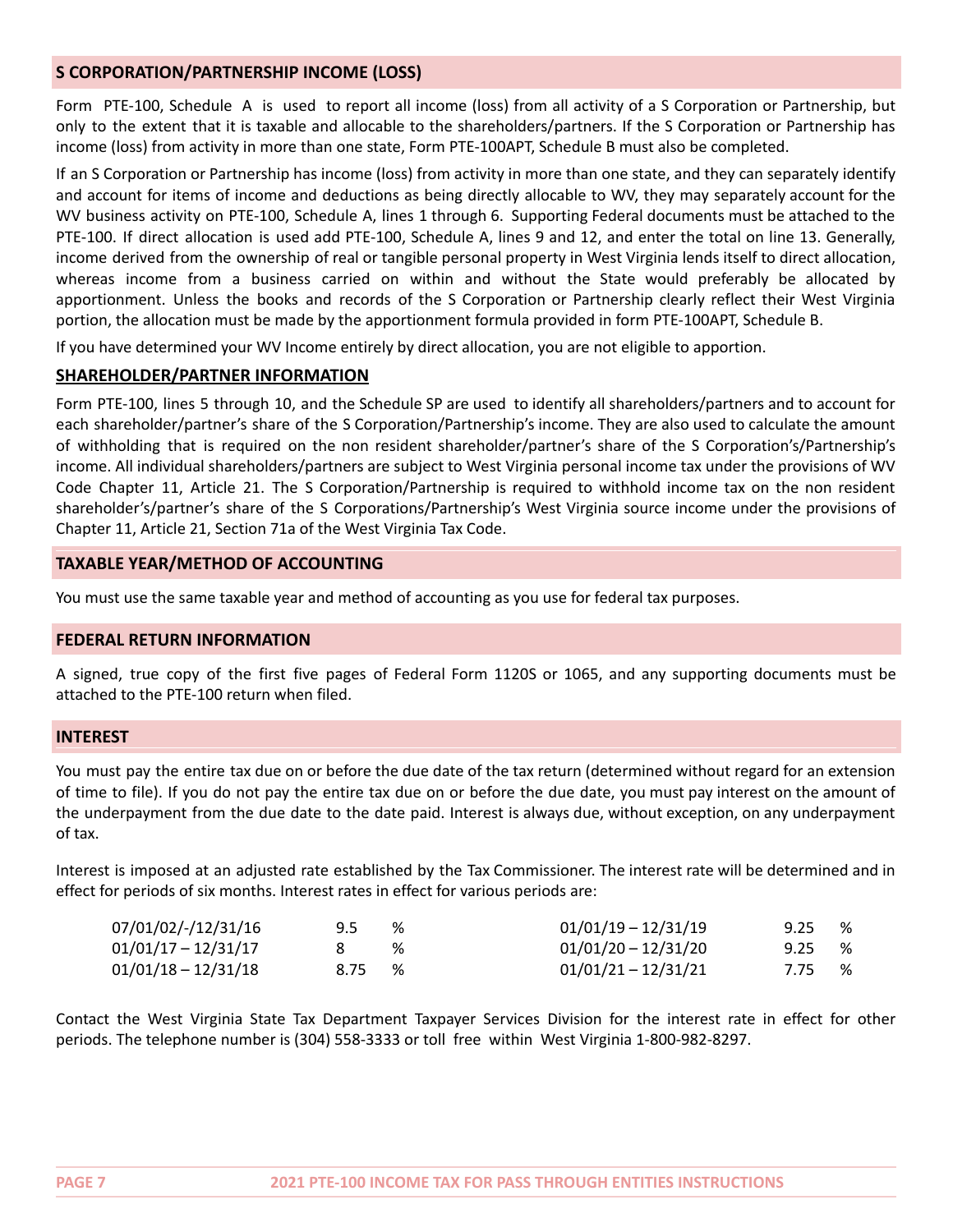### **LATE FILING**

Additions to tax are imposed for failure to file a return on or before the due date (determined with regard to an extension of time to file). On any amount of tax shown to be due on the return, the additions to tax for late filing of the return is five percent (.05) per month or any part of a month not to exceed twenty-five percent (.25).

### **LATE PAYMENT**

Additions to tax are imposed for failure to pay all tax shown to be due on a return on or before the due date (determined without regard to an extension of time to file). The additions to tax for late payment is imposed at the rate of one half of one percent (.005) per month or part of a month not to exceed twenty-five percent (.25).

When both the five percent (.05) additions to tax for late filing and the one half of one percent (.005) additions to tax for late payment are imposed, the maximum monthly percent is five percent (.05).

### **COMPLETION AND SIGNATURE**

All appropriate sections of the return must be completed. All required supporting documents must be attached. An incomplete return will not be accepted as timely filed. The returns must be signed by an authorized officer or partner. If the return is prepared by someone other than the taxpayer, the preparer must also sign the return and enter his or her complete address.

### **CHANGES MADE BY THE IRS TO FEDERAL RETURN**

Any S Corporation or Partnership whose reported income or deductions are changed or corrected by the Internal Revenue Service or through renegotiation of a contract with the United States is required to report the change or correction to the West Virginia State Tax Department. This report must be made within 90 days of the final determination by filing an RAR Amended Return and attaching a copy of the revenue agent's report detailing such adjustments.

### **PASS-THROUGH AMENDED RETURNS**

An S Corporation or Partnership that filed an amended return with the Internal Revenue Service **must** file an amended return with the West Virginia State Tax Department within **90 days** of filing the amended federal return.

- File Form PTE-100, completing all appropriate lines and checking the **Amended** box under "RETURN TYPE" on page 1. Because West Virginia now uses barcodes on tax forms it is important to use the appropriate forms for the tax year being amended. **Example**: You are amending a tax return for the period ending 12-31-2020; be sure to use the 2020 PTE-100 forms.
- NOTE: Tax forms from different years may have different line numbers; read the line instructions carefully.
- Any amount paid with the original return should be entered on the estimated and extension payments line of the return on page 2.
- If you received a refund or had an amount credited on the original return, enter that amount on the Overpayment previously refunded or credited (amended return only) line of the return on page 2.
- Attach all schedules previously submitted and make any appropriate amended changes.

Amended Returns filed for the purpose of obtaining a refund of an overpayment must be filed within **three years** of the due date of the return (with regard to an extension of time to file), or **two years** from the date the tax was paid, whichever expires later. If your Amended Return has a balance due, send the payment along with the tax return.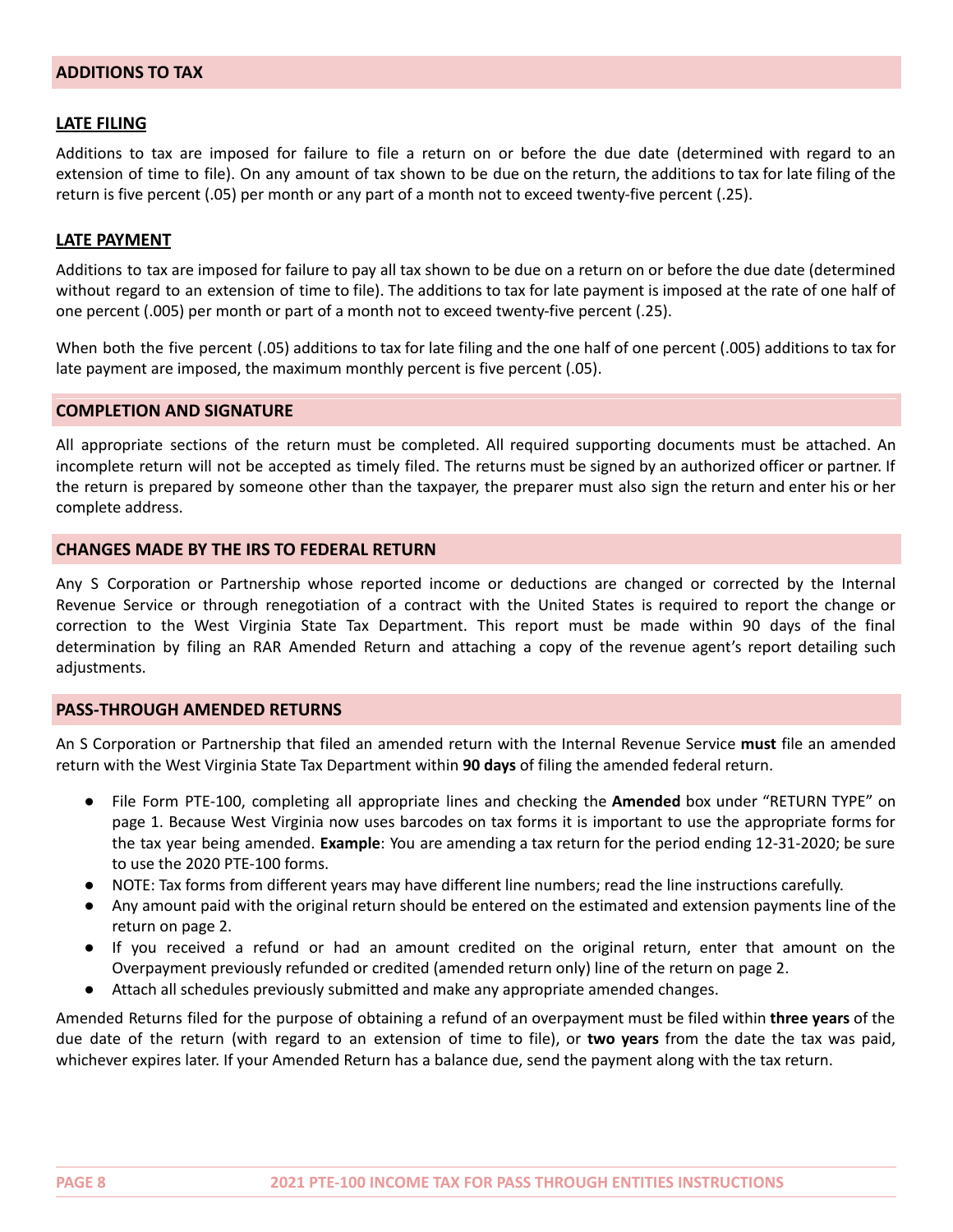### **CONSISTENCY IN REPORTING**

In completing your West Virginia Income Tax Return for S Corporations and Partnerships, if you depart from or modify past procedures for classifying business income and nonbusiness income, for valuing property or including or excluding property in the property factor, for treating compensation paid in the payroll factor, or for including or excluding gross receipts in the sales factor, you must disclose by separate attached schedule the nature and extent of the variance or modification.

If you make sales of tangible personal property which are shipped into a state in which you are not taxable, you must identify the state to which the property is shipped and report the total amount of sales assigned to such state.

### **CONFIDENTIAL INFORMATION**

Tax information which is disclosed to the West Virginia State Tax Department, whether through returns or through department investigations, is held in strict confidence by law. The State Tax Department, the United States Internal Revenue Service, and other states have agreements under which tax information is exchanged. This is to verify the accuracy and consistency of information reported on federal, other state, and West Virginia returns.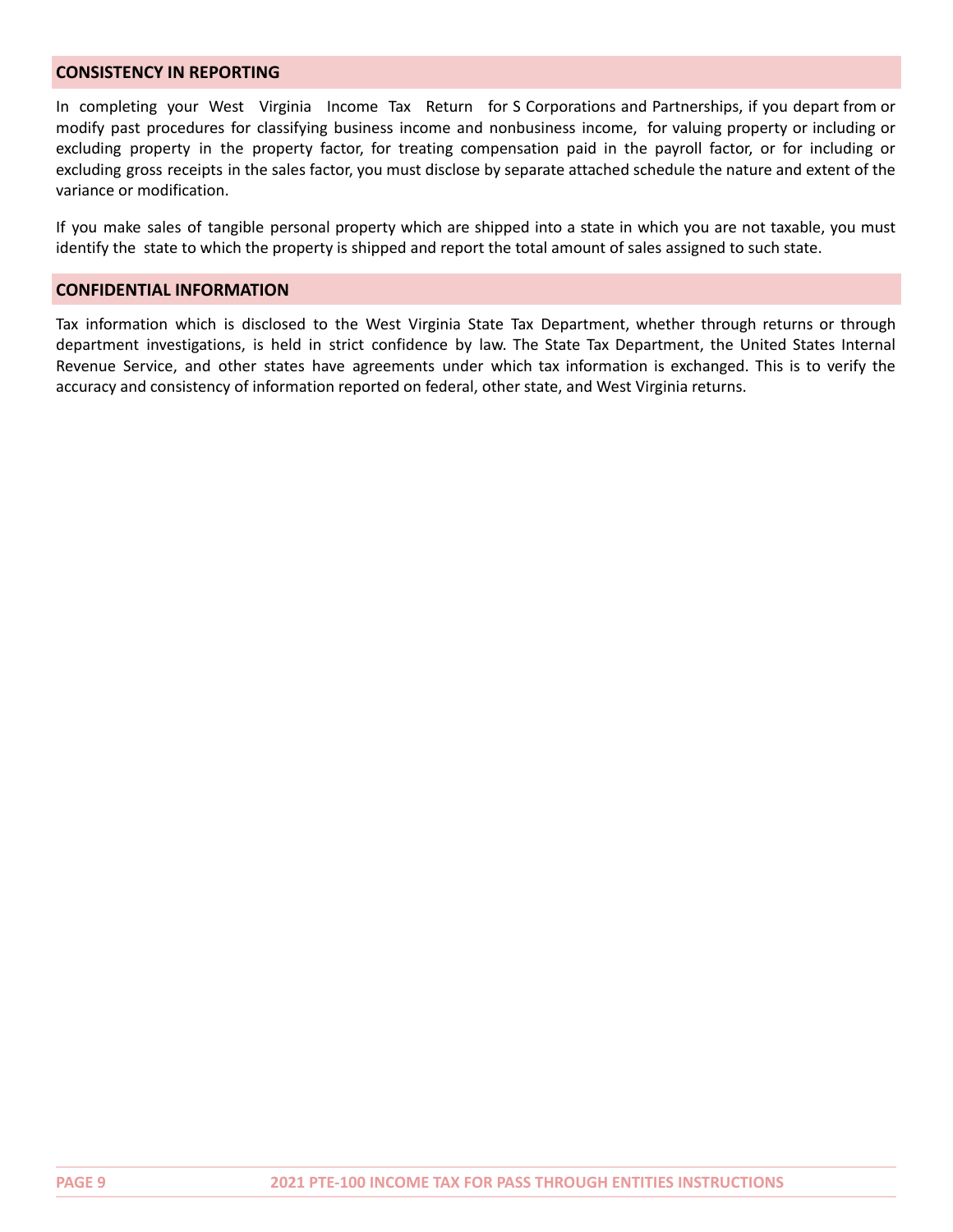# **SCHEDULE SP**

# *SUMMARY OF K-1 SHAREHOLDERS/PARTNERS OWNERSHIP AND COMPUTATION OF WITHHOLDING TAX THIS SCHEDULE MUST BE COMPLETED AND SUBMITTED WITH ALL S CORPORATION AND PARTNERSHIP RETURNS.*

If an entity has more than 12 shareholders/partners, the taxpayer should submit their PTE-100 return electronically.

### **COLUMN A**

Enter the name of each shareholder/partner that the S Corporation or Partnership had during its taxable year.

If an entity has more than 12 shareholders/partners, the taxpayer must submit their PTE‐100 return electronically.

If a single Shareholder or Partner has 100% ownership, mark the checkbox provided and provide the information of the single entity

### **COLUMN B**

Enter either the social security number or federal employer's identification number of each shareholder/partner listed in Column A.

# **COLUMN C**

Check only one Box:

- **Box 1** If the shareholder/partner is a resident of West Virginia, check the box in this column.
- **Box 2** If the shareholder/partner is a non resident of West Virginia and has elected to be a member of the non resident composite group, check the box in this column. These are the non resident shareholders/partners who will be included in the Non Resident Composite Tax Return filing.
- **Box 3 –** If the shareholder/partner is a non resident of West Virginia and has elected *not* to be a member of the composite group and has not signed Form NRW-4, check the box in this column. These non resident shareholders/partners will file a West Virginia Income Tax Return as required.
- **Box 4** − If the S Corporation/Partnership has received Form NRW-4 from the non resident shareholder/partner or if the shareholder/partner is tax exempt, check the box in this column. Attach any NRW‐4 agreement signed in this tax period to your return when filed. If Form NRW-4 was filed and submitted in a previous period, and has not been revoked, it is not necessary to file additional copies with your return in subsequent years. Please make available upon request a list of tax exempt entities on Schedule SP.

### **COLUMN D**

Enter the income distribution percentage of each shareholder/partner carried out to the sixth decimal place.

### **COLUMN E**

Multiply the income distribution percentage of each shareholder/partner in Column D by the amount shown in the Total West Virginia Income box at the bottom of the page. The amount in Column E is the WV Distributive Income of each shareholder/partner. A state of explanation must be submitted if the West Virginia Distributive Income of the shareholder/partner is not equal to their ownership percentage times the entity's West Virginia income.

### **COLUMN F**

If Box 2 in Column C (Non Resident Composite) was checked - multiply the dollar amount in Column E by the tax rate of .065 and enter the result in Column F.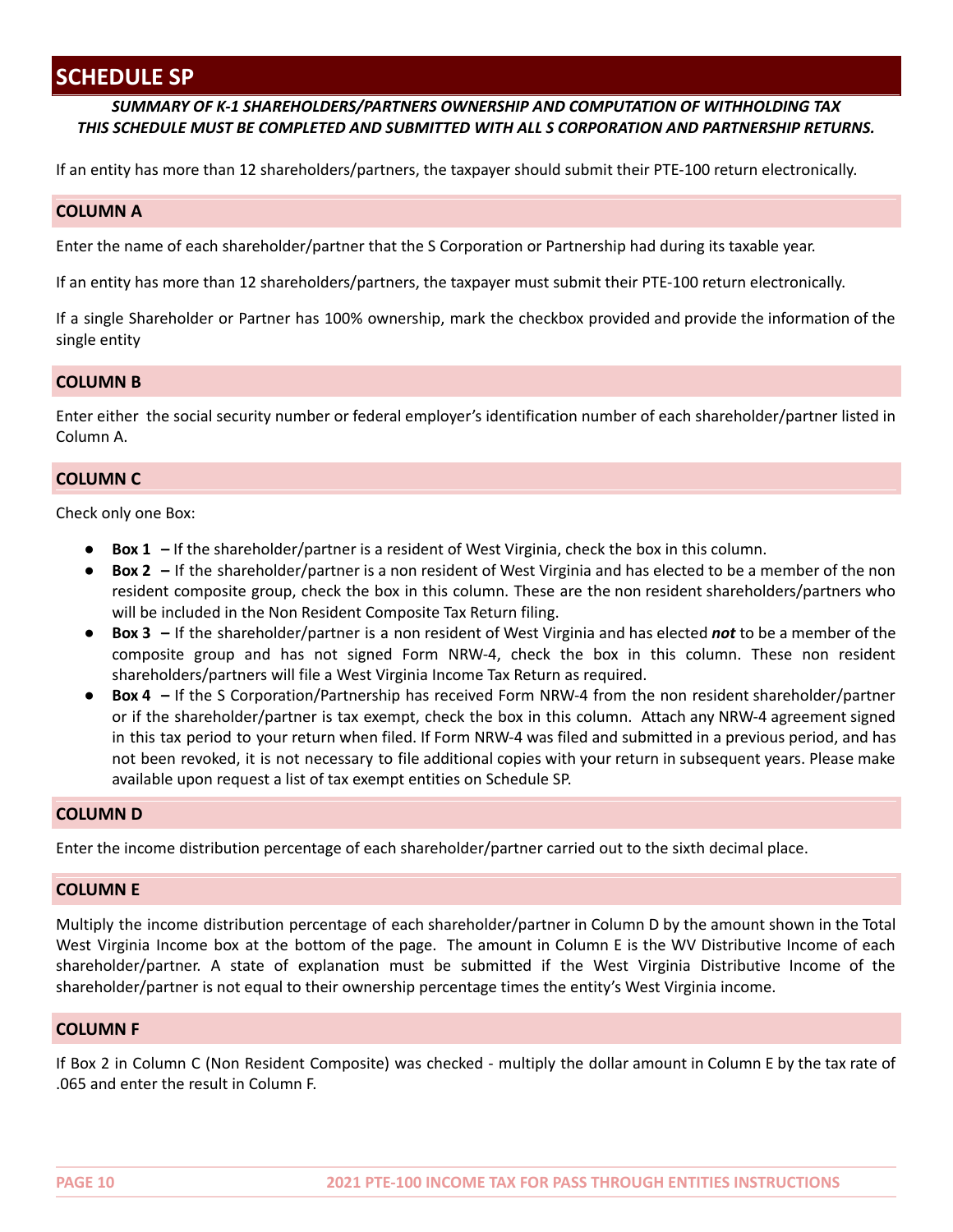# **COLUMN G**

If Box 3 in Column C (Non Resident) was checked - multiply the dollar amount in Column E by the tax rate of .065 and enter the result in Column G.

### **SCHEDULE SP GRAND TOTAL LINE**

Total the amount in Column F and Column G.

#### **TOTAL WV INCOME**

The amount in this box must match the amount shown on Schedule A, line 13.

**Special Note:** S Corporations/Partnerships with non resident shareholders/partners must review the following forms:

**NRW-2 –** Statement of West Virginia Income Tax Withheld for Non Resident Individual or Organization

**WVK-1 –** Schedule of WV Partner/Shareholder/Member/Beneficiary Income, Loss, Modification, Credits, and Withholding

These forms contain important information about the non resident withholding requirements. You may find these forms online at [www.tax.wv.gov.](http://www.tax.wv.gov/)

### **EXTENSION PAYMENTS**

Extension requests and tentative payments of non resident withholding tax, for both shareholders/partners who are included on the Non Resident Composite Return and for those who will be filing individual returns, must be submitted by the S Corporation/ Partnership on Form PTE-100EXT.

**PTE-100EXT –** Extension of Time to File Information Returns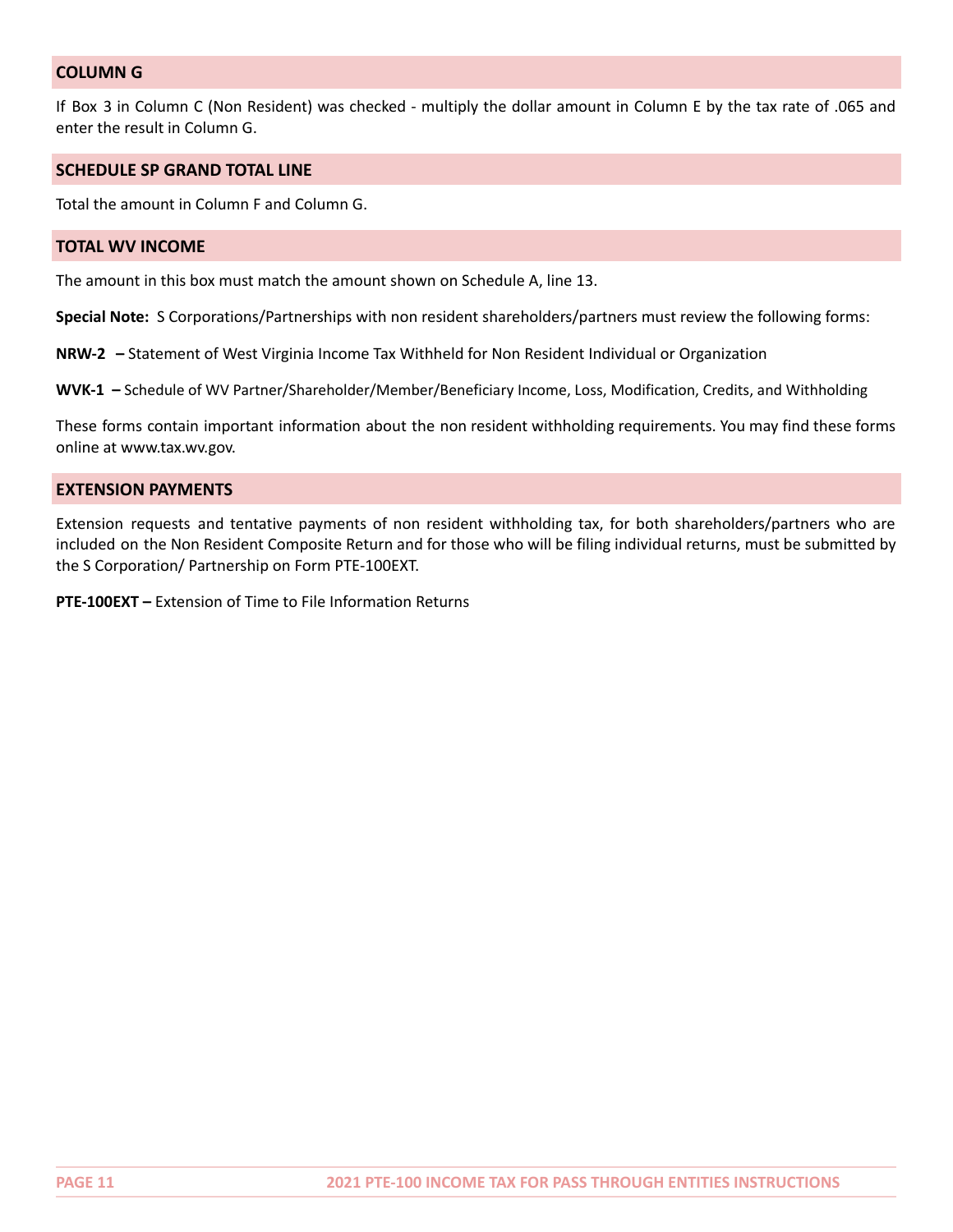# **PTE-100**

# **INSTRUCTIONS**

On page 1, enter the beginning and ending tax year dates covered by this return. Clearly print or type your name and address. If filing under extension, enter extended due date.

CENTRALIZED AUDIT REGIME ‐ If you elected out of the Centralized Audit Regime under IRC Section 6221(b), check the "yes" box. If not, check the "no" box and complete the Representative information in the designated area on page 1.

In the "**CHECK ALL APPLICABLE BOXES**" section, check all boxes that apply to the return being filed.

- **Part 1 –ENTITY TYPE** check either S Corporation or Partnership
- **Part 2 – RETURN TYPE** check all that apply (more than one box may be selected).
- **Part 3 – IF FINAL/SHORT PERIOD/INITIAL RETURN** check all that apply.
- **Part 4 – ACTIVITY DESCRIPTION** check applicable box. Do not check Wholly WV if you are not a WV based entity.
- **Part 5 – REPORTABLE ENTITIES** check all that apply. Note: if any box is checked in this section, information about the reportable entity must be entered on Schedule D
- Attach a copy of the **first five pages** of your **signed** federal return (Form 1120S or 1065), and schedule M-3 if applicable.

Please attach any additional information and/or statements as required.

- All S Corporations/Partnerships must complete PTE-100 Schedule SP before completing lines 6 through 11.
- **Line 6, Column A – Income** Enter the amount of WV Distributive Income of WV residents from Schedule SP. This amount will be equal to the sum of the amount in Column E for each shareholder/partner who had Column C, Box 1 marked.
- **Line 7, Column A – Income** Enter the amount of WV Distributive Income of non residents filing on an IT-140NRC Non Resident Composite Tax Return from Schedule SP. This amount will be equal to the sum of the amount in Column E for each shareholder/partner who had Column C, Box 2 marked.
- **Line 7, Column B-Withholding** Enter the amount of withholding tax due for non residents filing on an IT-140NRC Non Resident Composite Tax Return from Schedule SP. This amount will be equal to the sum of the amount in Column F for each shareholder/partner who had Column C, Box 2 marked.
- **Line 8, Column A**–**Income** Enter the amount of WV Distributive Income of non residents filing on an IT-140 WV Personal Income Tax Return from Schedule SP. This amount will be equal to the sum of the amount in Column E for each shareholder/partner who had Column C, Box 3 marked.
- **Line 8, Column B-Withholding** Enter the amount of withholding tax due for non residents filing on an IT-140 WV Personal Income Return from Schedule SP. This amount will be equal to the sum of the amount in Column G for each shareholder/partner who had Column C, Box 3 marked.
- **Line 9, Column A-Income** Enter the amount of WV Distributive Income of non residents filing with a signed NRW-4, or that are tax exempt, from Schedule SP. This amount will be equal to the sum of the amount in Column E for each shareholder/partner who had Column C, Box 4 marked.
- **Line 10, Column A-Income** Enter the sum of Column A, lines 6, 7, 8, and 9. The total WV income amount must match the amount shown on Schedule SP (Grand Total of Column E) and the amount shown on Schedule A, line 13.
- **Line 11, Column B-Withholding** Enter the sum of Column B, lines 7 and 8. The amount of withholding tax due must match the amount shown on Schedule SP (Grand Total of Column F plus Grand Total of Column G).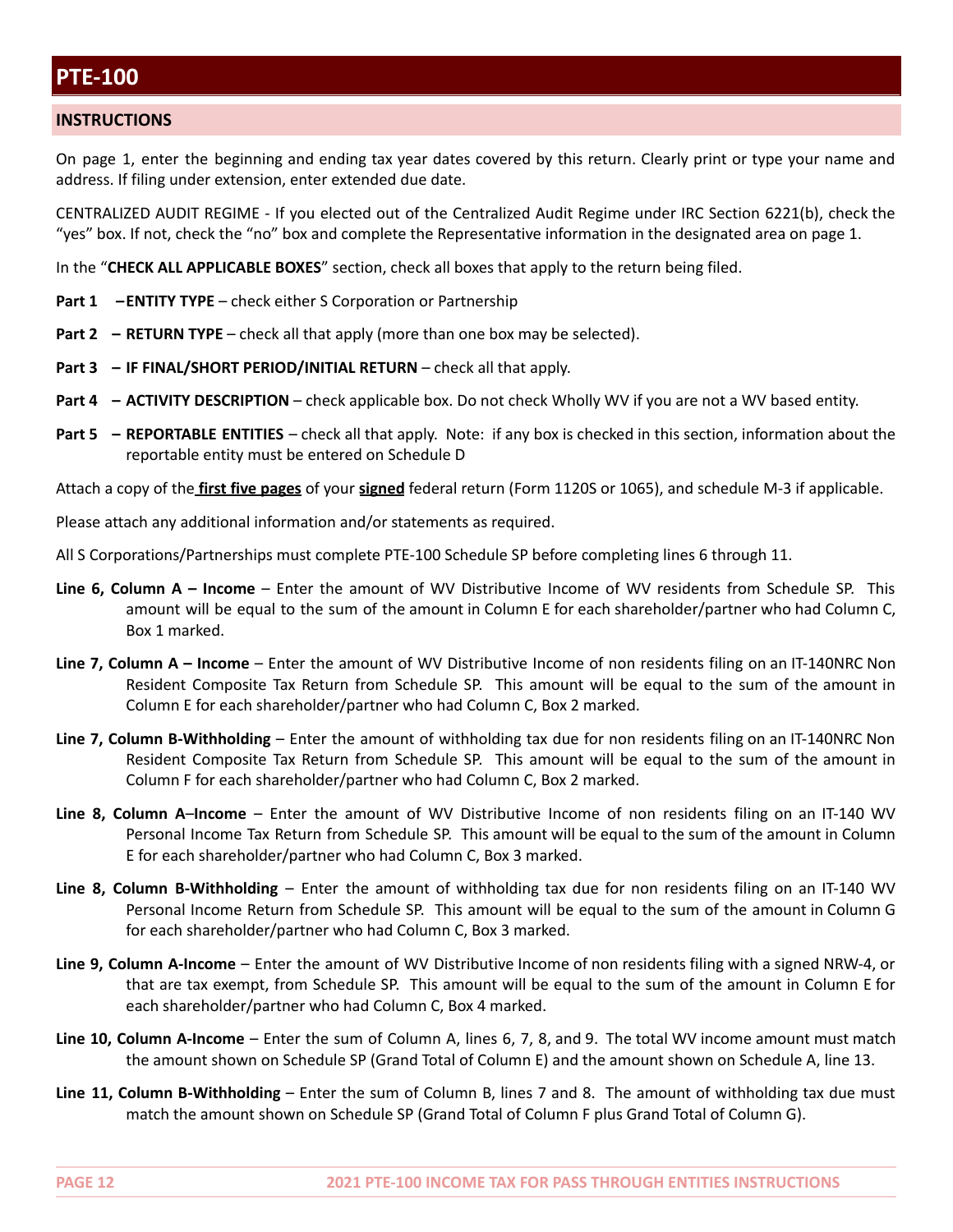- **Line 12 –** Enter the credit carried forward from the prior tax year here.
- **Line 13 –** Enter estimated and extension payments here. Also, if this is an amended return enter any amount paid with the original return here.
- **Line 14 –** Enter the amount of withholding credit from any WVK-1, NRW-2, or 1099 submitted with your return. Check the box if any withholdings are from NRSR (non resident sale of real estate).
- **Line 15** Add lines 12 through 14. Must match the total payments shown on Schedule C.
- **Line 16 –** Overpayment previously refunded or credited (amended return only).
- **Line 17 –** Total payments. Subtract line 16 from line 15
- **Line 18 –** Tax Due If line 17 is smaller than line 11, enter the amount owed. If line 17 is larger than line 11 skip to line 22.
- **Line 19** Calculate interest due. See the general information on page 7 of this booklet for additional information regarding [interest](#page-6-0).
- **Line 20** Calculate additions to tax due. See the general information on page 8 of this booklet for additional information regarding additions to tax.
- **Line 21 –** Remit this amount**.** If paying by check, make the check payable to the West Virginia State Tax Department. For other payment options see [www.tax.wv.gov.](http://www.tax.wv.gov/)
- **Line 22 –** Amount of overpayment. An overpayment may be credited to next year's tax or refunded, either in whole or part.
- **Line 23 –** The amount of overpayment to be credited to next year's tax.
- **Line 24 –** The amount of overpayment to be refunded.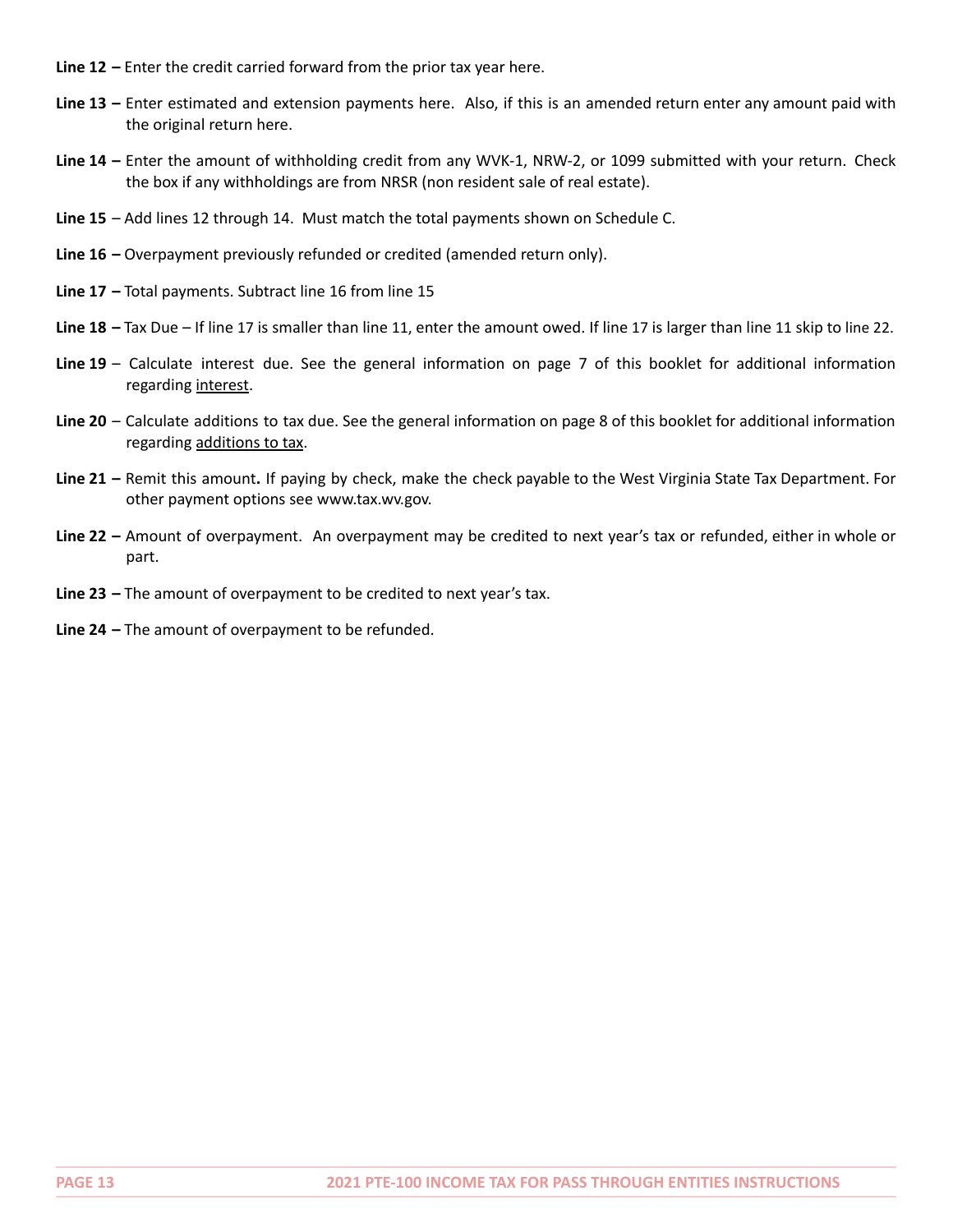# **PTE-100 SCHEDULE A**

Please note that if the S Corporation or Partnership has income from sources both within and without West Virginia, they must complete the PTE-100APT Schedules to determine how much of their income is from a West Virginia source.

- **Line 1** An S Corporation will enter the ordinary income (loss) as shown on Federal Form 1120S. A Partnership will enter the ordinary income (loss) as shown on Federal Form 1065.
- **Line 2** Enter the amount of all other gross income (loss) of the S Corporation as shown on Federal Form 1120S, Schedule K, that is not included on line 1. Enter the amount of all other gross income (loss) of the Partnership as shown on Federal Form 1065, Schedule K, that is not included on line 1.
- **Line 3** S Corporations will enter the amount of any expenses or deductions as shown on Federal Form 1120S, Schedule K, that are not included on line 1. Partnerships will enter the amount of any expenses or deductions as shown on Federal Form 1065, Schedule K, that are not included on line 1.
- **Line 5** Modifications increasing Federal income: S Corporations and Partnerships enter the amount from PTE-100, Schedule B, line 6.
- **Line 6** Modifications decreasing Federal income: S Corporations and Partnerships enter the amount from PTE-100, Schedule B, line 12.
- **Line 7** Line 4 plus line 5 minus line 6.
- **Line 8** See the instructions for Form PTE-100APT, Schedules A1 and A2 for proper classification of nonbusiness income. For entities with nonbusiness income from sources within and without West Virginia, enter the amount from PTE-100APT, Schedule A1, line 9 here.
- **Line 9** Income subject to Apportionment Line 7 minus Line 8

# **\*\*IMPORTANT NOTE REGARDING LINE 10\*\***

**Form PTE-100APT SCHEDULE B must be completed and attached if you are not a wholly WV company. Failure to attach completed form will result in 100% apportionment to West Virginia.**

- **Line 10** If income is derived from sources within and without West Virginia, enter the apportionment factor from Form PTE-100APT, Schedule B, part 1 or part 2 or part 3 as applicable.
- **Line 12 –** For entities with nonbusiness income from sources within West Virginia, enter the amount from PTE-100APT, Schedule A2, line 9 here.
- **Line 13 –** Amount of West Virginia income.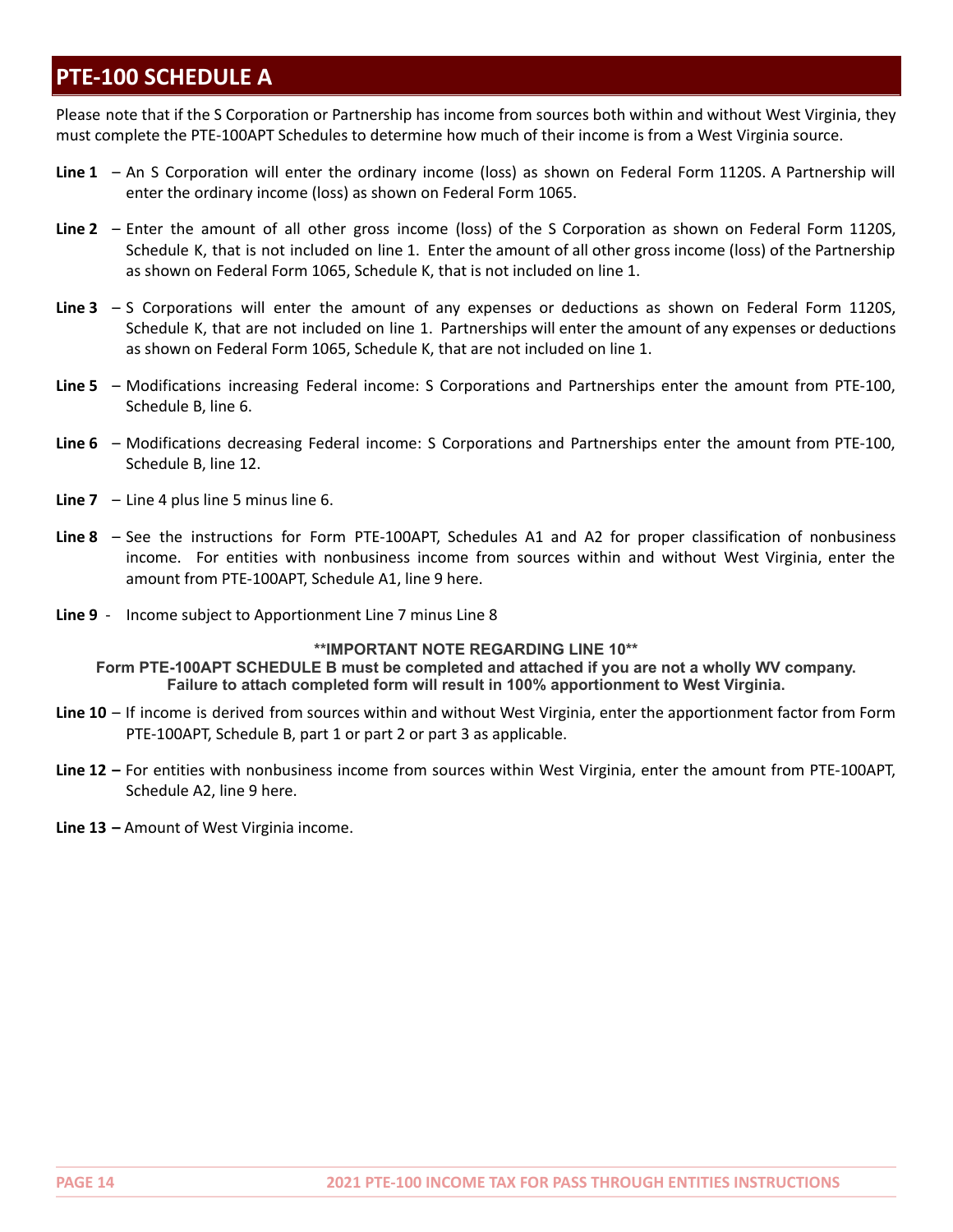# **PTE-100 SCHEDULE B**

### **INCREASING ADJUSTMENTS**

- **Line 1 –** Enter the amount of US Government obligation interest or dividends not exempt from state tax, less related expenses not deducted on your federal return. Attach supporting documentation.
- **Line 2 –** Interest or dividends on state and local bonds other than from WV sources.
- **Line 3 –** Interest on money borrowed to purchase bonds earning income exempt from WV tax.
- **Line 4 –** Qualifying 402(e ) lump-sum income not included in federal adjusted gross income but subject to state tax.
- **Line 5 –** Other increasing adjustments. Enter a brief description of any adjustment in the space provided. **Submit a statement for any adjustment entered.**

### **DECREASING ADJUSTMENTS**

- **Line 7 –** Interest or dividends on US or WV obligations included in Federal AGI but exempt from state tax.
- **Line 8 –** Refunds of state and local income taxes received and reported as income to the IRS.
- **Line 9 –** Qualified Opportunity Zone business income (Must include copy of Federal IRS Form 8996)
- **Line 10 –** Other decreasing adjustments. Enter a brief description of any adjustment in the space provided. **Submit a statement for any adjustment entered.**
- **Line 11 –** Allowance for governmental obligations/obligations secured by residential property (from Schedule B-1).

### **SCHEDULE B-1**

- **Line 1 –** Enter the amount of federal obligations and securities.
- **Line 2 –** Enter the amount of obligations of West Virginia and the political subdivision of West Virginia.
- **Line 3 –** Enter investment or loans primarily secured by mortgages or deeds of trust on residential property located in West Virginia.
- **Line 4 –** Enter loans primarily secured by a lien or security agreement on a mobile home or doublewide located in West Virginia.
- **Line 5 –** Total add lines 1 through 4
- **Line 6 –** Enter total assets as shown on Schedule L Federal Form 1120S or Federal Form 1065.
- **Line 7 –** Enter the amount of line 5 divided by line 6 and round to six decimal places.
- **Line 8 –** Enter the sum of Schedule A line 4 and Schedule B line 6 and subtract the sum of Schedule B lines 7 through 10.
- **Line 9 –** Enter the amount of line 7 multiplied by line 8.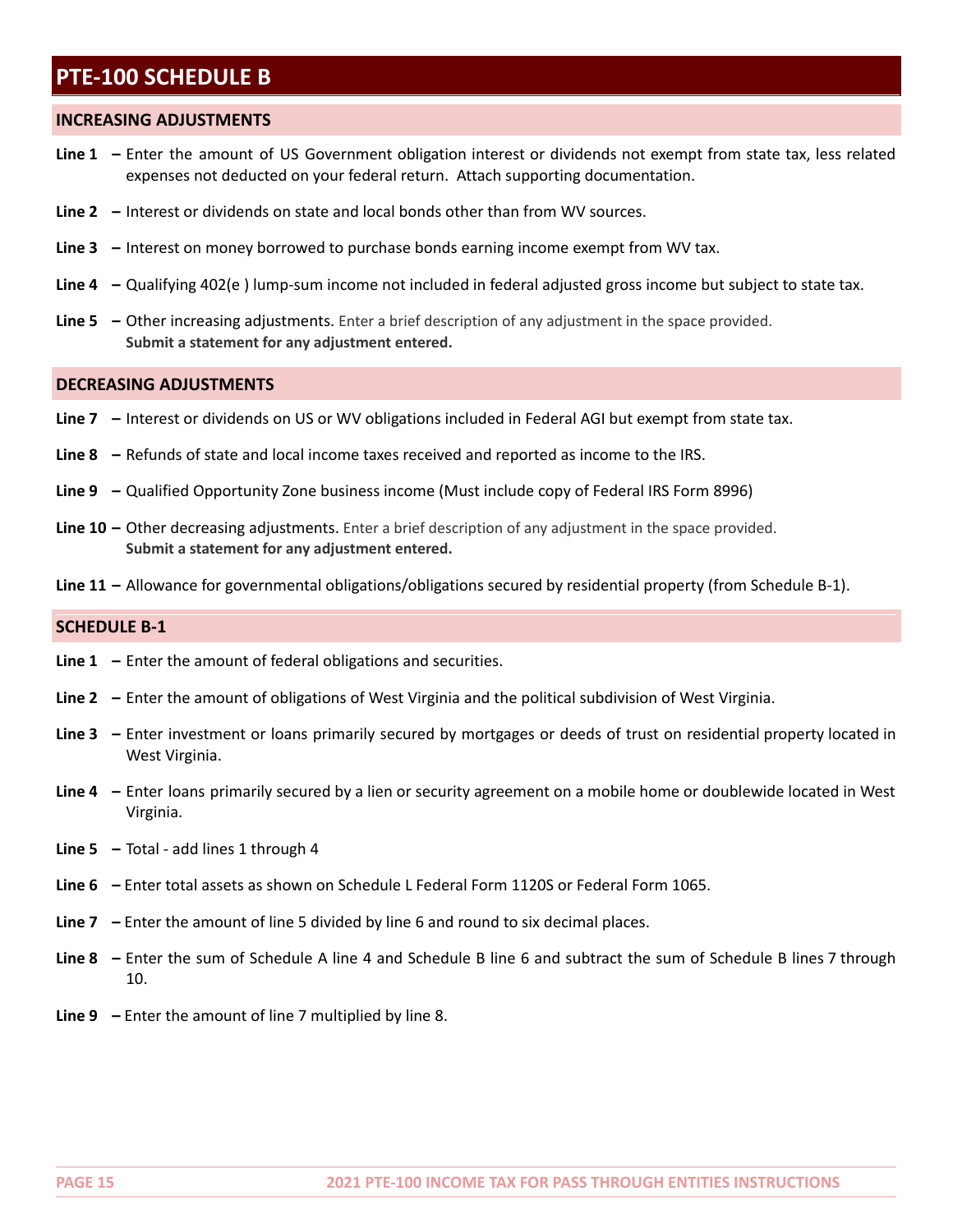# **PTE-100 SCHEDULE C**

**If the number of payments reported on Schedule C exceeds 10, you must file electronically.**

- **Column 1 –** Enter the name of the entity making the payment or issuing the withholding credit.
- **Column 2 –** Enter the FEIN of the entity making the payment or issuing the withholding credit.
- **Column 3 –** Enter the date of any payments made by the entity.
- **Column 4 –** Enter a description of the type of payment made by, or on behalf of, the entity,
- **Column 5 –** Enter the amount of the payment made by, or on behalf of, the entity.
- **Total Line –** Sum of the payments shown in Column 5. This amount must match the amount on PTE-100, line 15.

# **PTE-100 SCHEDULE D**

If any boxes are checked in the REPORTABLE ENTITIES Section on page 1, then the names and FEINs of Reportable Entities must be entered on this schedule.

### **If the number of entities exceeds ten (10) you must file electronically.**

- **Column 1 –** Enter the name of the reportable entity.
- **Column 2 –** Enter the FEIN of the reportable entity.
- **Column 3 –** Enter the name of the reportable entity's parent.
- **Column 4 –** Enter the FEIN of the parent.
- **Column 5 –** Enter the Alpha Character designation for the explanation of the relationship between reportable entity and entity submitting this West Virginia Return.
	- A Pass through entity you are a partner, member, or shareholder doing business in WV
	- B Entity you own 80% of voting stock
	- C Entity that owned more than 80% of your stock
	- D Disregarded entity or QSUB
	- E Controlled Foreign Corporation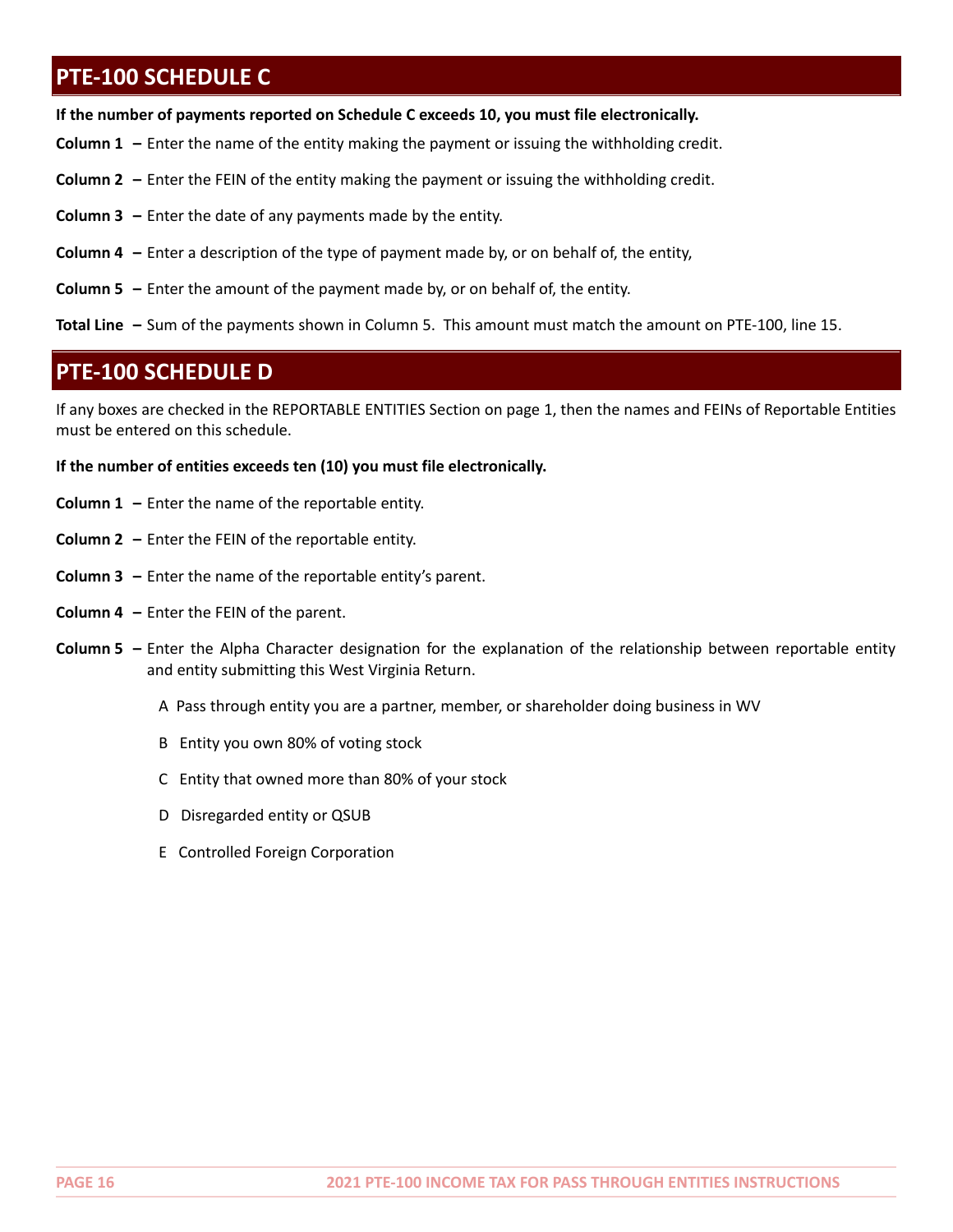# **SUMMARY OF TAX CREDITS**

The PTE-100TC, Summary of Tax Credits, is a form used by Pass Through Entities to summarize the tax credits that are available to pass on to their shareholders/partners so these credits can be used against their net income tax liability from this entity. In addition to completing the PTE-100TC, each tax credit has a schedule or form that is used to determine the amount of credit that can be distributed. Please note that some tax credit schedules require a completed application to be submitted and approved before the tax credit schedule can be filed. Both the PTE-100TC and the appropriate credit calculation schedule(s) or form(s) must be attached to your return. Your shareholders/partners will need to submit the required documentation to claim their percentage of the available credits.

# **PTE-100APT**

### **SCHEDULES A1 & A2: ALLOCATION OF NONBUSINESS INCOME FOR MULTISTATE BUSINESSES**

If your business activities take place both within and without West Virginia and you are also taxable in another state, certain items of nonbusiness income that are included in federal taxable income are directly allocated. All other income must be apportioned.

Business income arises from transactions and activities in the regular course of the corporation's trade or business and includes income from tangible and intangible property if the acquisition, management or disposition of the property constitutes integral parts of the entity's trade or business.

Nonbusiness income includes all income that is not classified as business income, less all expenses attributable to the production of this income. Nonbusiness income is allocated to West Virginia if (1) the entity's commercial domicile, the principal place from which the trade or business is managed, is located in West Virginia, or (2) property creating the nonbusiness income is utilized in West Virginia. Nonbusiness income from real property is allocated if the property is located in West Virginia. Nonbusiness income from tangible personal property is allocated to West Virginia if the property is utilized in West Virginia or the property was located in West Virginia at the time of its sale. Nonbusiness income from intangible personal property is allocated to West Virginia if the corporation's commercial domicile is located in West Virginia or, in the case of patents and copyrights, if they are used in West Virginia.

For a detailed discussion of allocation of nonbusiness income, you may request a copy of Publication TSD-392, "Corporation Net Income Tax Nonbusiness Income" by contacting our Taxpayer Services Division or online at [www.tax.wv.gov.](http://www.tax.wv.gov/)

Determine nonbusiness income allocated to West Virginia and outside West Virginia by completing Form PTE-100APT, Schedules A1 and A2. Only those types of nonbusiness income listed on Form PTE-100APT, Schedules A1 and A2 can be allocated. Any other type of income that the entity classifies as nonbusiness must be apportioned.

- **Schedule A1, Line 9** Enter the amount from Form PTE-100APT Schedule A1, column 3, line 9, on Form PTE-100, Schedule A, line 8.
- **Schedule A2, Line 9** Enter the amount from Form PTE-100APT Schedule A2, column 3, line 9 on Form PTE-100, Schedule A, line 12.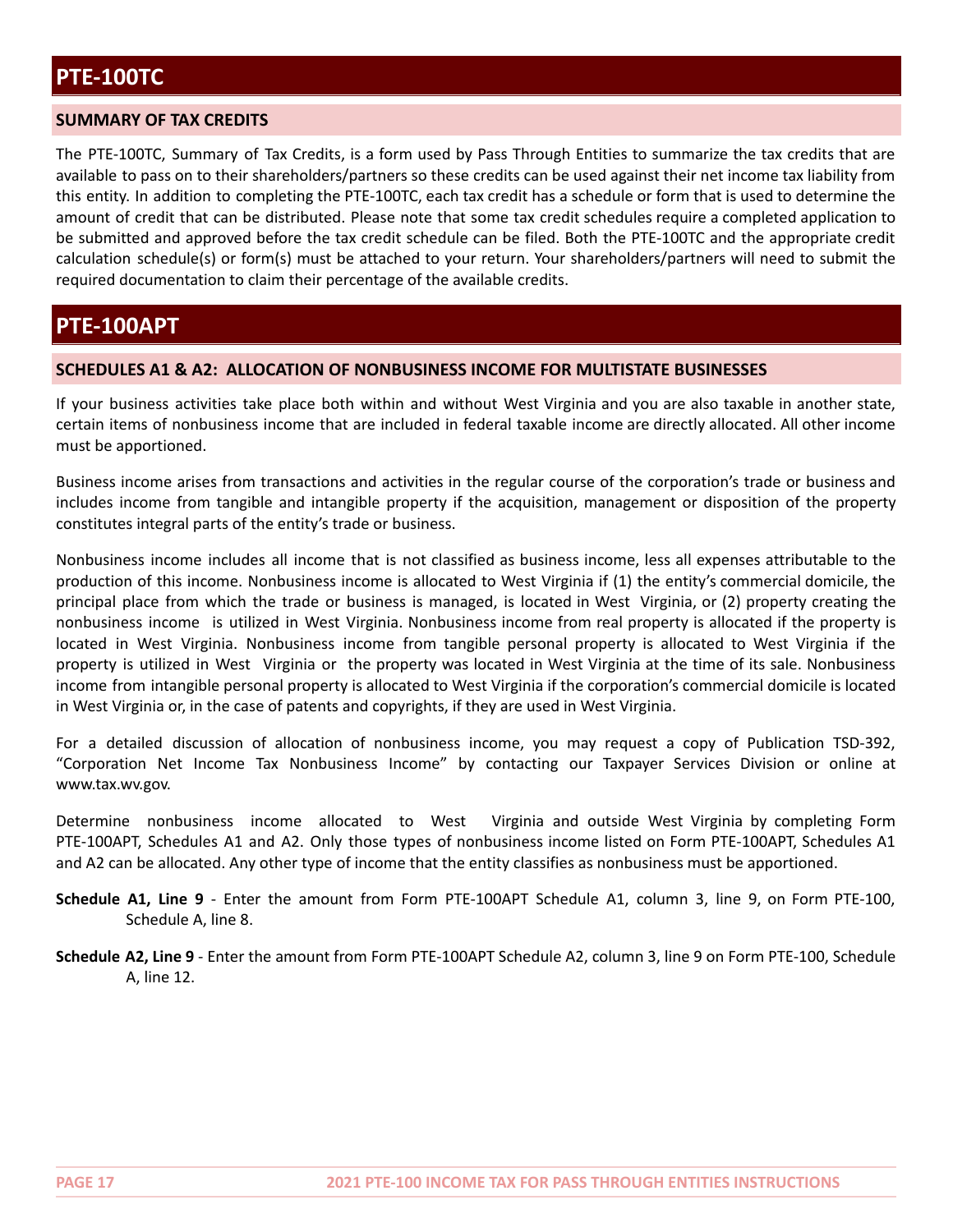# **SCHEDULE B: APPORTIONMENT FORMULA**

If your business activities take place both within and without West Virginia and you are also taxable in another state, all net income, after deducting those items of nonbusiness income allocated on Form PTE-100APT Schedules A1 and A2, must be apportioned to West Virginia by using the appropriate apportionment formula. **Completion of the PTE-100APT Schedule B is required even if apportionment is zero.**

**Special apportionment formulas apply to motor carriers and to financial organizations.** If you are filing for a motor carrier, follow the apportionment instructions for Form PTE-100APT, Schedule B, Part 2. If you are filing for a financial organization, follow the apportionment instructions for Form PTE-100APT, Schedule B, Part 3.

Multistate entities will use the standard apportionment formula of payroll, property, and sales, with the sales factor double weighted, and will complete Form PTE-100APT, Schedule B, Parts 1, 2 and 3 as applicable.

# **MULTISTATE S CORPORATIONS/PARTNERSHIPS – FOUR FACTOR APPORTIONMENT FORMULA**

### **PART 1 – REGULAR ENTITIES**

To determine your West Virginia apportionment percentage, first determine the following factors:

#### **PROPERTY FACTOR.**

Property includes all real and tangible personal property owned or rented and used during the taxable year to produce business income. Property used in connection with the items of **nonbusiness** income allocated in PTE-100APT, Schedules A1 and A2 shall be **excluded** from the factor.

Property must be included in the property factor if it is actually used or is available for, or capable of being used during the taxable year. Property held as reserves, standby facilities, or reserve sources or materials must be included. Property or equipment under construction (except goods in process that can be inventoried) must be excluded until it is actually used to generate business income. Movable property, such as tools, construction equipment and trucks, used both within and without West Virginia, shall be included in the numerator of the fraction on the basis of total time within the state during the taxable year.

Property owned is valued at original cost. Property rented is valued at eight times the net annual rate. Leasehold improvements are considered property owned and are included at their original cost. Generally, original cost is the basis of the property for federal income tax purposes at the time of acquisition and adjusted by subsequent capital additions or improvements and partial dispositions by reason of sale, exchange, abandonment, etc. As a general rule, property is included in the factor by averaging its values at the beginning and ending of the taxable period. However, the Tax Commissioner may require or allow averaging by monthly values if such method is required to properly reflect the average value of the taxpayer's property for the taxable year.

Determine the property factor by entering the appropriate amounts in line 1. Enter West Virginia property in column 1 and property everywhere in column 2.

**Line 1 –** Divide column 1 by column 2 and enter the result in column 3. State the result as a decimal and round to six (6) places after the decimal point.

### **PAYROLL FACTOR.**

The payroll factor shall include the total amount of compensation paid to employees during the taxable year. The total amount paid is determined upon the basis of the taxpayer's accounting method for federal income tax purposes. If you have adopted the accrual method of accounting for federal purposes, all compensation shall be deemed to have been paid. Compensation may be included in the payroll factor by use of the cash basis only if you have permission from the Tax Commissioner for an alternate method of apportionment. Compensation means wages, salaries, commissions, and other forms of remuneration paid to employees for personal services. Payments made to an independent contractor or any other person not properly classified as an employee are excluded. Only amounts paid directly to employees are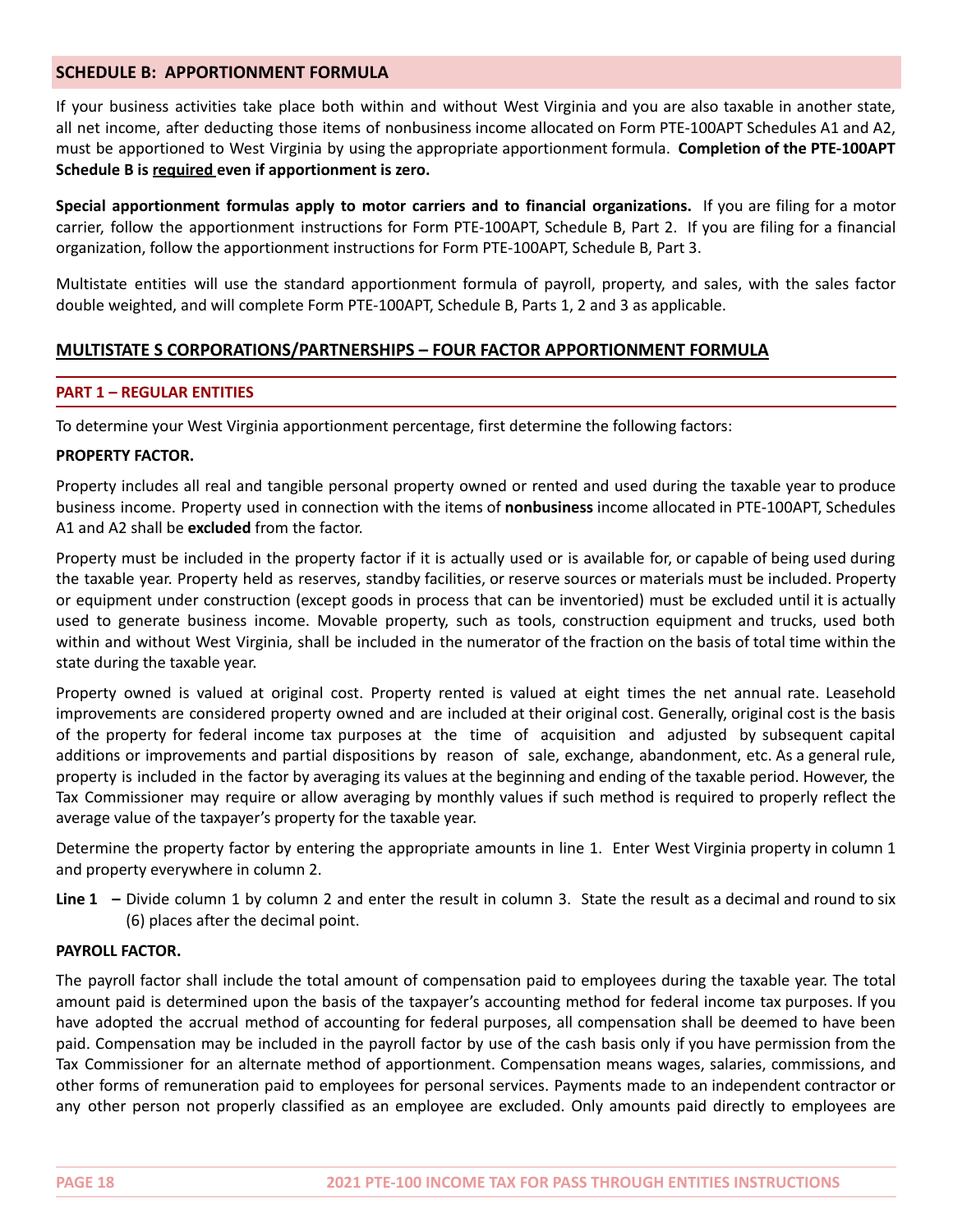included in the payroll factor. Do not include compensation paid to employees engaged exclusively in an activity that generates nonbusiness income that you allocated in Form PTE-100APT, Schedules A1 and A2.

The denominator (column 2) of the payroll factor is the total compensation paid by the taxpayer during the taxable year, as shown on the federal income tax return filed with the Internal Revenue Service and as reflected in the schedule of wages and salaries and that portion of the cost of goods sold which reflect compensation.

The numerator (column 1) of the payroll factor is the total amount paid in West Virginia during the taxable year by the taxpayer for compensation. Compensation is paid in West Virginia if any of the following tests, applied consecutively, are met:

- The employee's service is performed entirely within West Virginia;
- The employee's service is performed both within and without West Virginia, but the service performed without West Virginia is "incidental" to the employee's service within West Virginia (the word "incidental" means any service which is temporary or transitory in nature or which is rendered in connection with an isolated transaction);
- If the employee's services are performed both within and without West Virginia, the employee's compensation will be attributed to West Virginia (1) if the employee's base of operations is in West Virginia; or (2) if there is no base of operations in any state in which part of the service is performed, but the place from which the service is directed or controlled is in West Virginia; or (3) if the base of operations or the place from which the service is directed or controlled is not in any state in which some part of the service is performed, but the employee's residence is in West Virginia. Base of operation is the place from which the employee starts their work and to which they customarily return in order to receive instructions or communications from customers or others, or to replenish stock or other materials, repair equipment, or perform any other functions necessary to the exercise of their trade or profession at some other point or points.

Determine the payroll factor by entering the appropriate amounts in line 2. Enter West Virginia payroll in column 1 and payroll everywhere in column 2.

**Line 2 –** Divide column 1 by column 2 and enter the result in column 3. State the result as a decimal and round to six (6) places after the decimal point.

# **SALES FACTOR.**

The term "sales" means all gross receipts of the taxpayer that are business income. Thus, the sales factor includes all gross receipts derived from transactions and activity in the regular course of your trade or business, less returns and allowances. Do not include interest or dividends from obligations of the United States government, which are exempt from taxation in West Virginia, or gross receipts from an activity that produced nonbusiness income that you allocated in Form PTE-100APT, Schedules A1 and A2.

- The denominator (column 2) of the sales factor includes all gross receipts derived from transactions and activity in the regular course of your trade or business that was reflected in your gross income reported and as appearing on your federal income tax return unless otherwise excluded. **Sales of tangible personal property delivered or** shipped to a purchaser within a state in which you are not taxed (e.g. under Public Law 86-272) are to be **excluded from the denominator.**
- The numerator (column 1) of the sales factor includes all gross receipts attributable to West Virginia and derived from transactions and activity in the regular course of your trade or business. All interest income, service charges or time-price differential charges incidental to such gross receipts must be included regardless of the place where the accounting records are maintained or the location of the contract or other evidence of indebtedness.

# **SALES OF TANGIBLE PERSONAL PROPERTY.**

Gross receipts from sales of tangible personal property are in West Virginia if:

The property is received in West Virginia by the purchaser (except sales to the United States government) regardless of the F.O.B. point or other conditions of sales.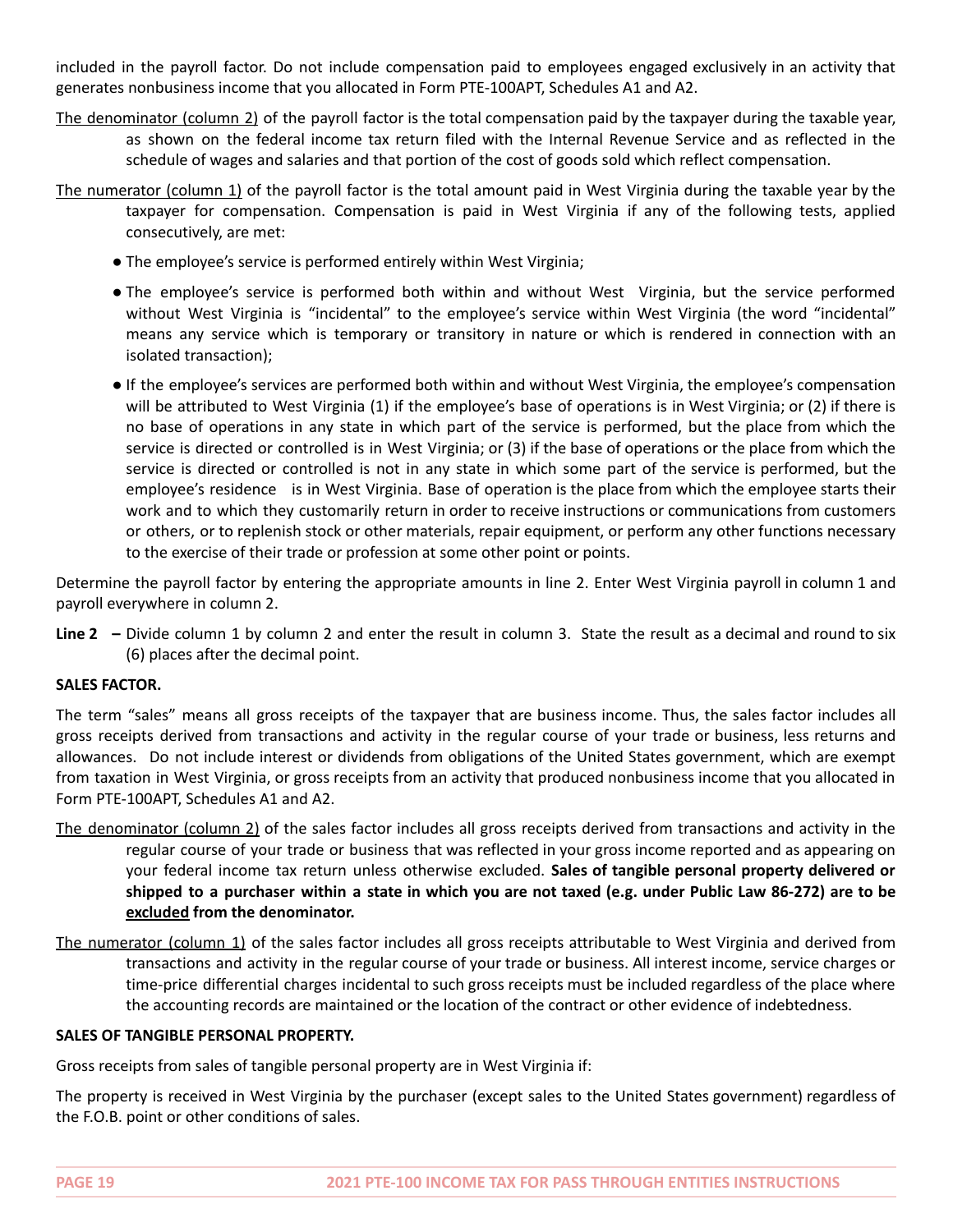The property is shipped from an office, store, warehouse, factory or other place of storage in West Virginia and the purchaser is the United States government.

Sales within West Virginia are generally determined on a destination basis. If the purchaser picks up or otherwise receives the property in West Virginia, the sale is treated as taking place in West Virginia. If the property is delivered by common carrier or other means of transportation, the place at which the property is received after all transportation is completed is the place where the sale took place. Direct delivery in West Virginia, other than for purpose of transportation, to a person or firm designated by a purchaser, constitutes delivery to the purchaser in West Virginia regardless of where title passes or other conditions of sale.

Direct delivery outside West Virginia to a person or firm designated by a purchaser does not constitute delivery to a person in West Virginia.

### **OTHER SALES.**

Gross receipts from transactions other than sales of tangible personal property are attributable to West Virginia if:

The income producing activity which gives rise to the receipts is performed entirely in West Virginia;

The income producing activity is performed both in and outside West Virginia and a greater portion of the income producing activity is performed in West Virginia than any other state, based on the cost of performance; or

The sale constitutes business income to the taxpayer or the taxpayer is a financial organization subject to the special apportionment rules. (Refer to West Virginia Code §11-24-7 for a discussion of income producing activity and cost of performance).

Gross receipts from the sale, lease, rental, or licensing of real property are in West Virginia if the real property is located in West Virginia. Gross receipts from the rental, lease, or licensing of tangible personal property are in West Virginia if the property is located in West Virginia. If such property is both within and without West Virginia during the rental, lease, or licensing period, gross receipts attributable to West Virginia shall be determined based upon the total time within the state during the taxable year. Gross receipts for the performance of personal services are in West Virginia if such services are performed in West Virginia.

Determine the sales factor by entering the appropriate amount on line 3. Enter the West Virginia sales in column 1 and sales everywhere in column 2.

**Line 3 – COLUMN 2. TOTAL SALES.** This amount, when added to the total gross nonbusiness income, as shown on Schedule A1, line 9, must equal the sum of your items of gross income as reported on your federal income tax return. Any differences must be noted and explained in an attachment to your return.

\$\_\_\_\_\_\_\_\_\_\_\_\_\_\_\_\_ Sum of gross income items on federal return

\$\_\_\_\_\_\_\_\_\_\_\_\_\_\_\_\_ Less total allocated income (Form PTE-100APT Schedule A1, line 9)

\$\_\_\_\_\_\_\_\_\_\_\_\_\_\_\_\_ Equals Form PTE-100APT, Schedule B, column 2, line 3

- **Line 4 –** Enter the total gross receipts from sales of tangible personal property delivered or shipped to a purchaser within a state in which you are not taxed (e.g. Public Law 86-272). This is the throw out rule per WV Code §11-24-7(e) (11)(B) and §11-23-5(l)(2).
- **Line 5 –** In column 1, enter the amount from line 3. In column 2, subtract line 4 from line 3 and enter the difference. Then divide column 1, line 5 by column 2, line 5 and enter the result in column 3, line 5. State the result as a decimal and round to six (6) places after the decimal.
- **Line 6 –** Enter line 5 again**.**
- **Line 7 –** Add column 3, lines 1, 2, 5, and 6 and enter the sum in Column 3.
- **Line 8 –** Divide the six (6) digit decimal from column 3, line 7 by the number 4, reduced by the number of factors, if any, showing zero in column 2, lines 1, 2, 5, or 6. Enter the six (6) digit decimal fraction from column 3, line 8 on Form PTE-100, Schedule A, line 10.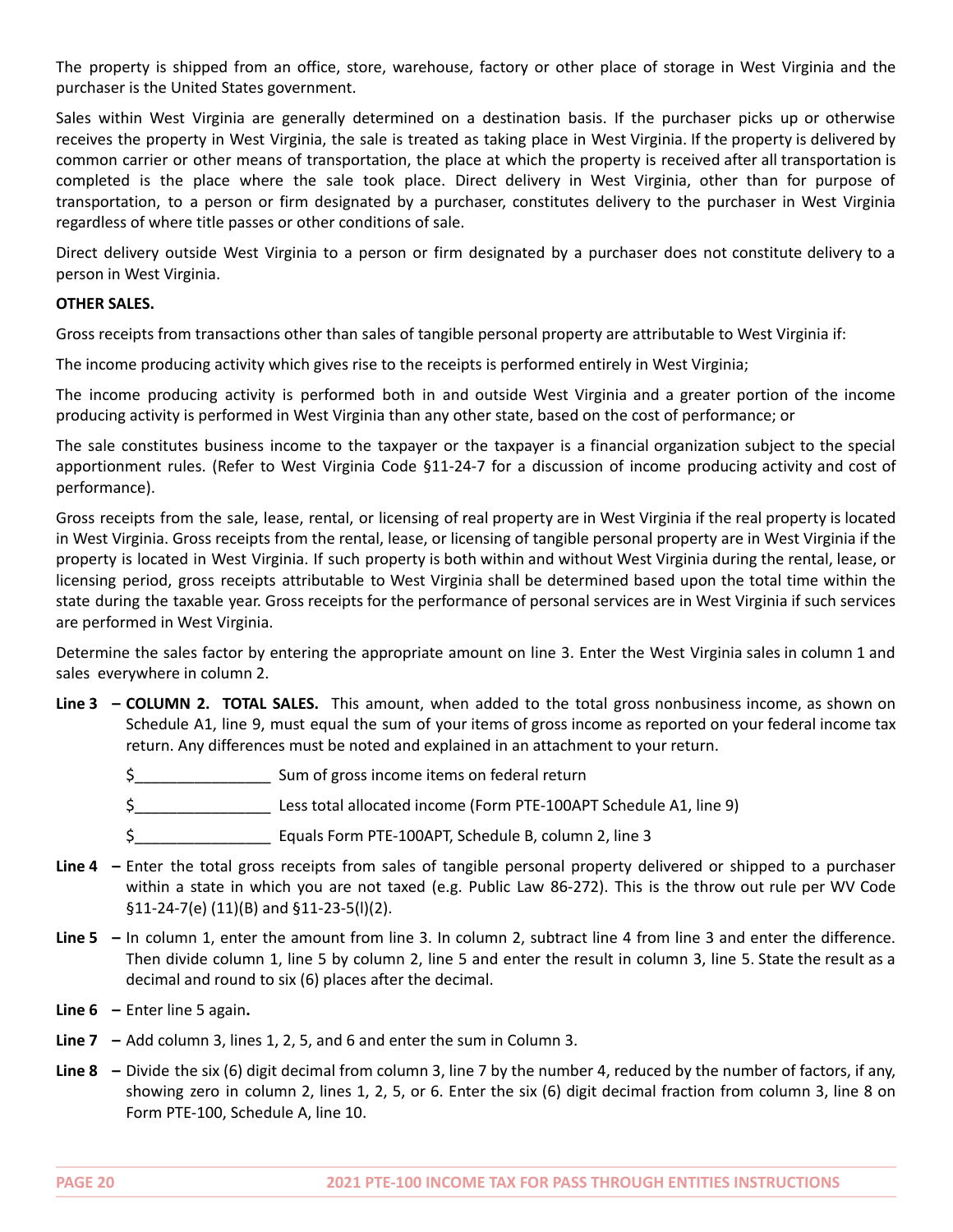### **MOTOR CARRIERS – SPECIAL SINGLE FACTOR FORMULA**

### **PART 2 – VEHICLE MILES.**

Motor carriers of property or passengers are subject to special apportionment rules. Motor carriers must apportion their business income by using a single factor formula of vehicle miles.

A motor carrier is any person engaged in the transportation of passengers and/or property for compensation by a motor propelled vehicle over roads in West Virginia, whether on a scheduled route or otherwise. The term "vehicle miles" means the operations of a motor carrier over a distance of one mile.

The special apportionment formula for motor carriers does NOT apply if:

- (A) The motor carrier neither owns nor rents any real or tangible personal property located in West Virginia, has made no pickups or deliveries within West Virginia, and has traveled less than 50,000 miles in West Virginia during the taxable year; or
- (B) The motor carrier neither owns nor rents any tangible personal property located in West Virginia except vehicles and makes no more than 12 trips into or through West Virginia during the taxable year.

Under either (A) or (B), the mileage traveled in West Virginia may not be more than five percent (.05) of the total vehicle miles traveled in all states during the taxable year.

Determine the apportionment factor by entering the appropriate vehicle miles for West Virginia in column 1, and vehicle miles everywhere in column 2.

Divide column 1 by column 2 and enter the result in column 3. State the result as a decimal fraction and round to six (6) places after the decimal. Enter the six (6) digit decimal fraction from column 3 on PTE-100, Schedule A, line 10.

### **FINANCIAL ORGANIZATIONS – SPECIAL SINGLE FACTOR FORMULA**

### **PART 3 – GROSS RECEIPTS.**

Financial organizations subject to apportionment must apportion their business income by using a single factor gross receipts formula.

A financial organization is any holding company or regulated financial corporation or subsidiary thereof, or any corporation deriving more than fifty percent (.5) of its gross receipts from one or more of the following:

- 1. Making, acquiring, selling, or servicing loans or extensions of credit.
- 2. Leasing or acting as an agent, broker, or advisor in connection with leasing real and personal property that is the economic equivalent of an extension of credit.
- 3. Operating a credit card business.
- 4. Rendering estate or trust services.
- 5. Receiving, maintaining, or otherwise handling deposits.
- 6. Engaging in any other activity with an economic effect comparable to any of the above.

Financial organizations regularly engaging in business in West Virginia shall apportion their business income by means of a single factor of gross receipts apportionment formula. A financial organization not having its commercial domicile in West Virginia is presumed to be regularly engaging in business in West Virginia if during any year it obtains or solicits business with 20 or more persons within West Virginia, or the sum of its gross receipts attributable to sources in West Virginia equals or exceeds \$100,000.00.

Gross receipts from the following ownership interest (and certain related activities) will **not** be considered in determining whether a financial organization is subject to taxation.

- 1. An interest in a real estate mortgage investment conduit, a real estate investment, or a regulated investment company;
- 2. An interest in a loan backed security representing ownership or participation in a pool of promissory notes or certificates or interest that provide for payments in relation to payments or reasonable projections of payments on the notes or certificates;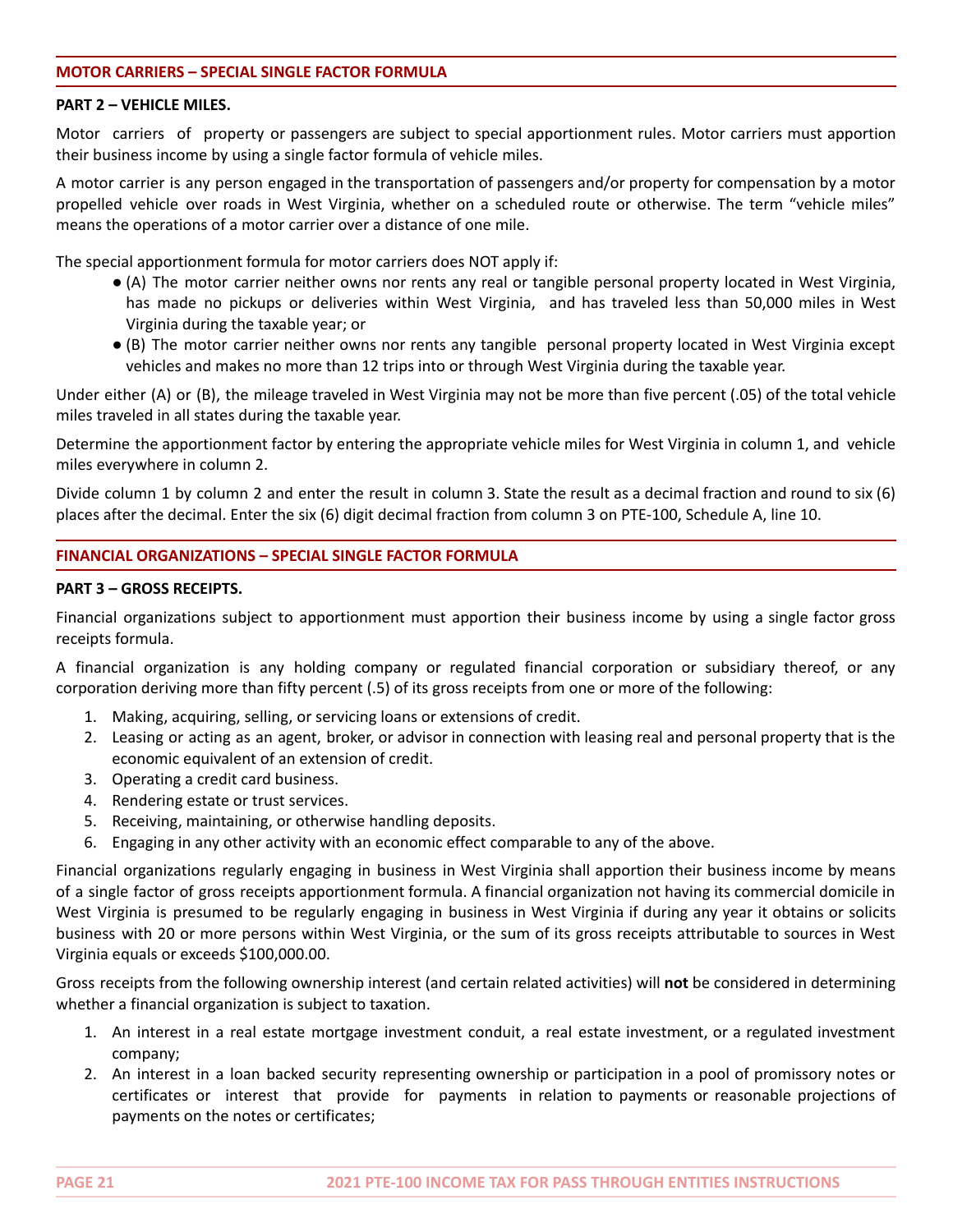- 3. An interest in a loan or other asset from which the interest is attributed to a consumer loan, a commercial loan or a secured commercial loan, and in which the payment obligations were solicited and entered into by a person that is independent and not acting on behalf of the owner; or an interest in the right to service or collect income from such a loan or asset; or
- 4. An amount held in an escrow or trust account with respect to property described above.

However, if a financial organization is subject to taxation when gross receipts from these interests are not considered, such receipts must then be included when determining the amount of taxes owed.

# **PETITIONING FOR AN ALTERNATIVE METHOD OF APPORTIONMENT**

To use an alternate method of allocation and apportionment, you must petition the Tax Commissioner to use some other basis to determine your taxable net income. Your petition for an alternate method must be filed by no later than the **normal due date of your return**.

**You must receive written permission** to use an alternate apportionment method before filing your return. Permission will only be granted if you can show that the statutory formula does not properly reflect your taxable income, and if the alternate method properly and fairly shows your West Virginia taxable income.

Your petition should include your name and address; state of incorporation, and principal place of business; description of the kind(s) of business in which you are engaged; detailed statement of how sales are made in West Virginia; computation of your West Virginia taxable income using the statutory apportionment formula and using your proposed alternate formula; and a summary of the facts that support your position.

Send your petition to: West Virginia State Tax Department Tax Account Administration Division Corporate Tax Unit P.O. Box 1202 Charleston, WV 25324-1202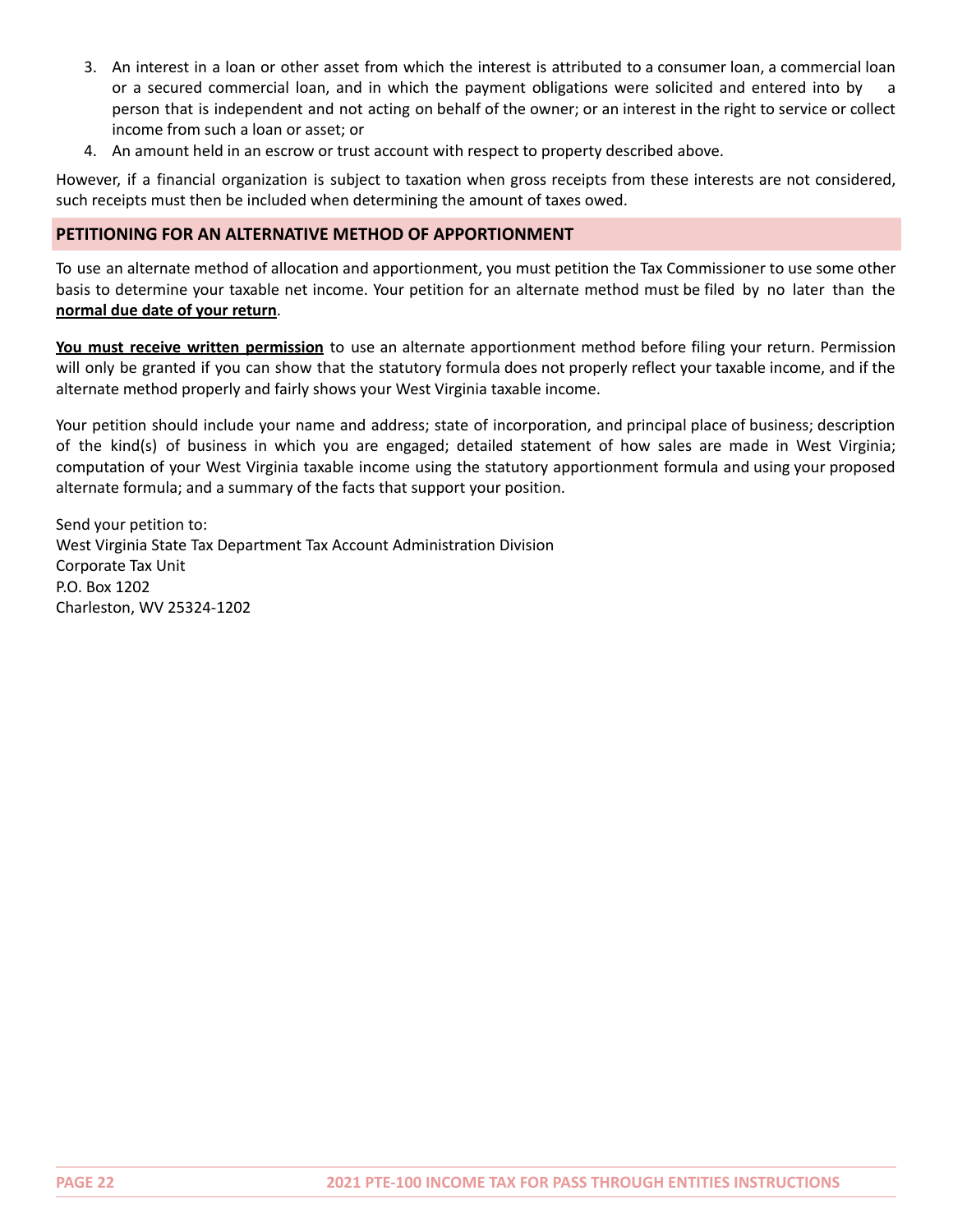# **INSTRUCTIONS**

### **GENERAL**

The partners, members, or shareholders of any Pass Through Entity are liable for tax on their share of the income, whether or not distributed, and must include their share on the individual income tax return.

West Virginia Schedule K-1 provides a reporting mechanism for a pass through entity to report the distributive share of gains, losses, modifications and credits of owners (i.e. partners, shareholders, members, etc.)

Additionally, it is the reporting mechanism for any withholding required to be performed on non resident owners.

This form should be used for any owner that is not a "C" Corporation. The Schedule K-1C should be used for any owner that is a "C" Corporation.

# **"FROM SP" CHECKED - INFORMATION ONLY K-1**

When the entity listed in "Organization Name" submits the K-1 for information purposes, the entity must check the "From SP" box and include the "PARTNER/SHAREHOLDER/MEMBER/BENEFICIARY" on Schedule SP.

### **WITHHOLDING**

This section includes information concerning the entity reporting the information (including the name, address, identification number and type), information concerning the owner to which this information statement relates (including the name, address, and identification number) and a withholding statement.

**Line 1 –** This section should include the distributive share of income for a non resident owner.

**Line 2 –** This section should include the amount withheld for the non resident owner.

**Percentage of ownership -** Enter the percentage of ownership as a decimal. For example, 100% ownership should be written as 1.000000.

### **DISTRIBUTIVE SHARE**

This section includes the owner's distributive share of items of gain, loss, modification and credit applicable to the owner.

- **Line 1 –** This section should include the distributive share of income for a resident owner regardless of source. This should be similar to the income reported on the Federal Schedule K-1 that qualifies as federal adjusted gross income.
- **Lines 2 through 10**: These lines reflect the distributive share of modifications available to the owner reported on the entities Schedule B.
- **Lines 11 through 25:** These lines reflect the distributive share of tax credits available to the owner reported on the entities Schedule PTE-100TC.

**Report by Owners –** The WV Schedule K-1 should be provided to all owners that are not "C" Corporations. All such owners must file a WV tax return that includes all WV Schedule K-1's provided to the owner. Include your share of the partnership's income or (loss), credits, deductions, etc., as shown by your Schedule K-1 on your West Virginia income tax return for the year in which the tax year of the entity ends.

# **SPECIAL RULE FOR PASS THROUGH ENTITIES:**

Pass through entity owners of pass through entities should allocate income received from a Pass Through Entity unless such entities are engaged in a unitary business. If a unitary relationship exists, a Pass Through Entity owner of a pass through entity may reapportion its WV income, including the appropriate factors of the subsidiary.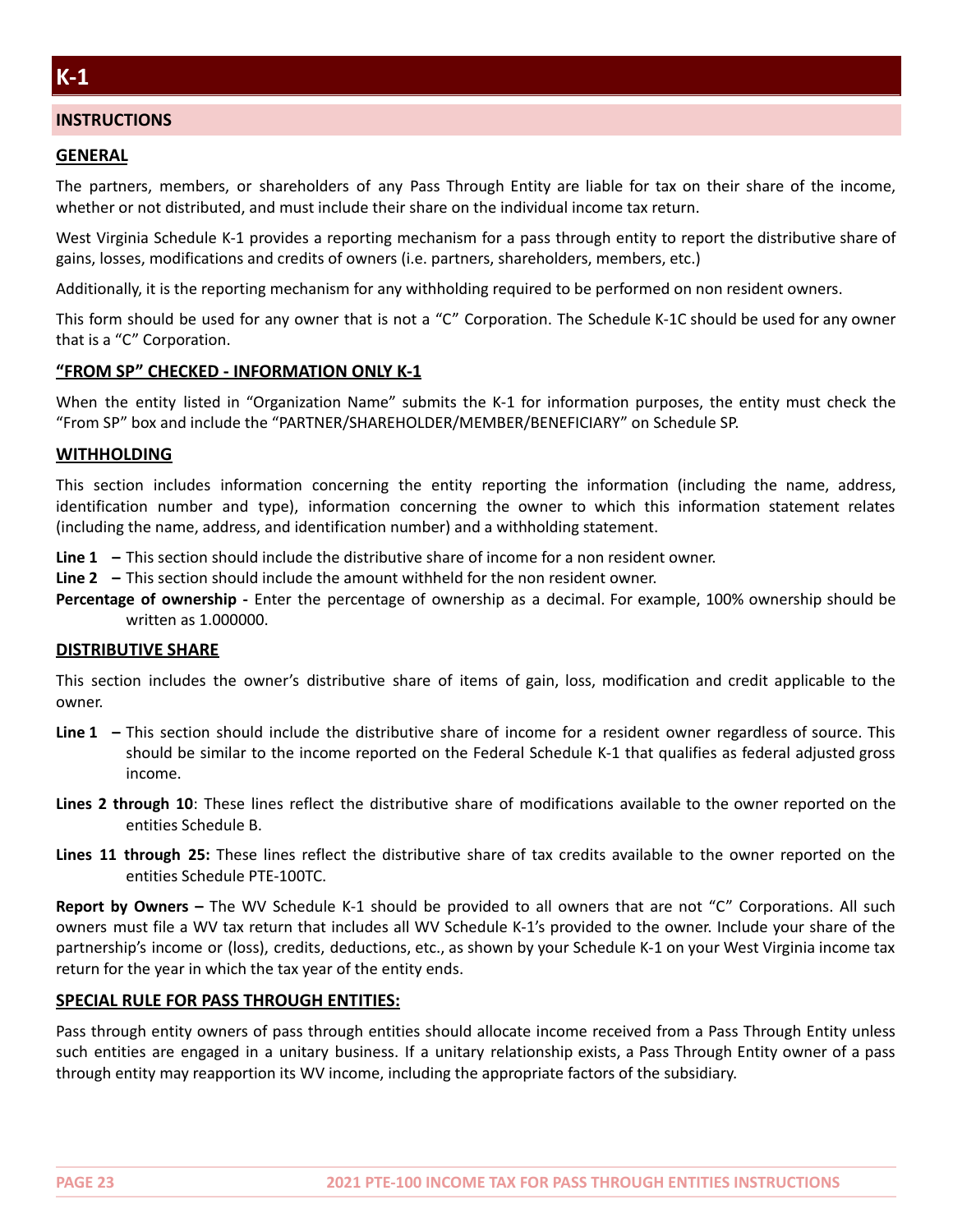# **INSTRUCTIONS**

# **GENERAL**

The partners, members, or shareholders of any pass through entity are liable for tax on their share of the income, whether or not distributed, and must include their share on their corporation income tax return.

West Virginia Schedule K-1C provides a reporting mechanism for a pass through entity to report the distributive share of gains, losses, modifications and credits of owners that are treated as "C" Corporations and are thereby subject to the WV income tax. The Schedule K-1 should be used for any owner that is not a "C" Corporation (including individuals, partnerships, LLC's, and "S" Corporations).

# **"FROM SP" CHECKED - INFORMATION ONLY K-1C**

When the entity listed in "Organization Name" submits the K-1C for information purposes, the entity must check the "From SP" box and include the "PARTNER/SHAREHOLDER/MEMBER/BENEFICIARY" on Schedule SP.

# **WITHHOLDING**

This section includes information concerning the entity reporting the information (including the name, address, identification number and type), information concerning the owner to which this information statement relates (including the name, address, and identification number) and a withholding statement.

**Line 1 –** This section should include the distributive share of income for a non resident owner.

**Line 2 – T**his section should include the amount withheld for the non resident owner.

**Percentage of ownership -** Enter the percentage of ownership as a decimal. For example, 100% ownership should be written as 1.000000.

# **DISTRIBUTIVE SHARE**

This section includes the owner's distributive share of items of gain, loss, modification and credit applicable to the owner.

**Line 1 –** This section should include the distributive share of income for an owner.

- **Lines 2 through 15:** These lines reflect the distributive share of modifications available to the owner reported on the entity's Schedule B. Report Line 15 on CIT-120 Schedule B, Line 23
- **Lines 16 through 33:** These lines reflect the distributive share of tax credits available to the owner reported on the entity's Schedule CIT-120TC.

**Report by Owners –** The WV Schedule K-1C should be filed with the corporation net income tax return of the corporate owner of a Pass Through entity. All income reported on the K-1C should be income applicable to WV.